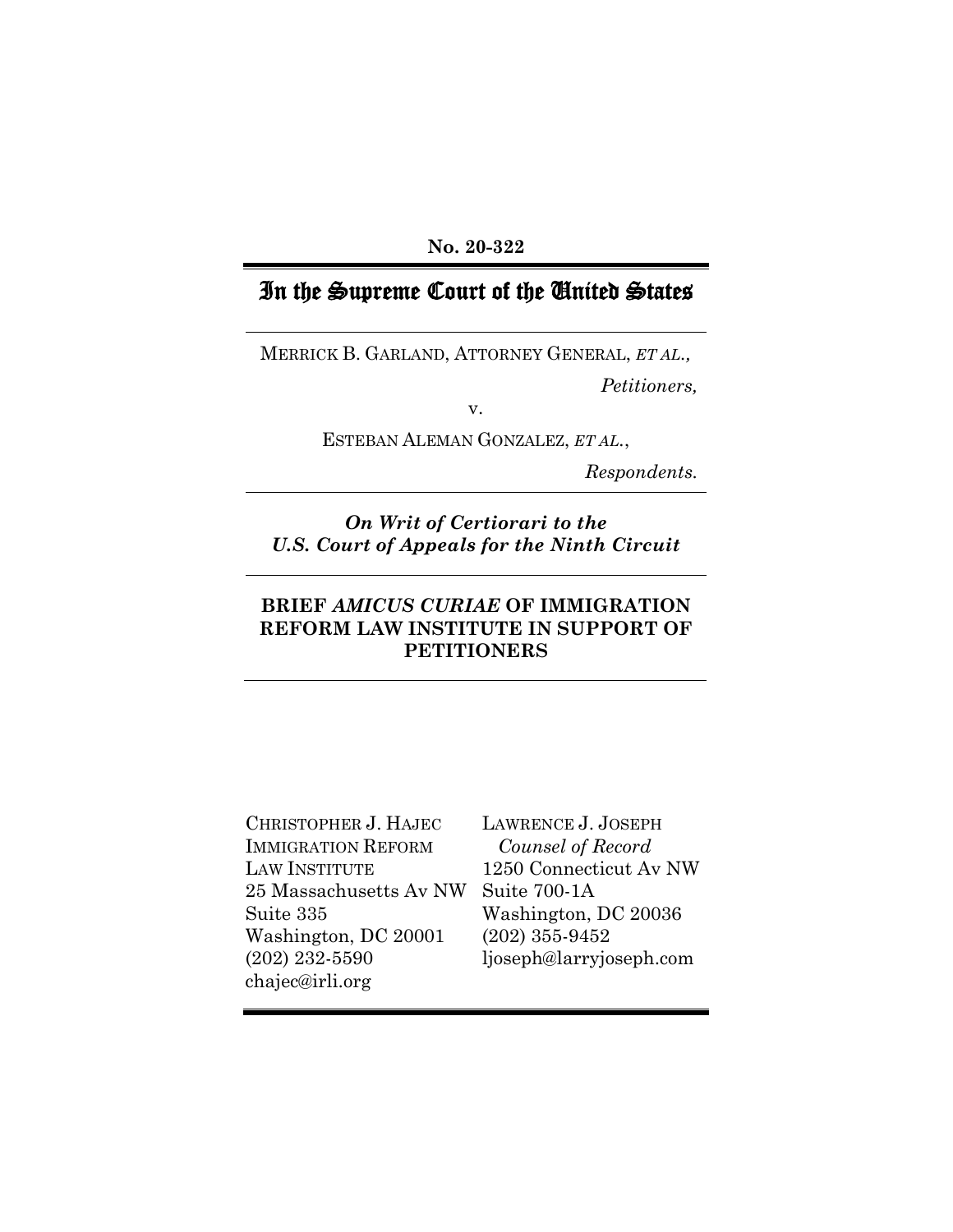## **QUESTIONS PRESENTED**

1. Whether an alien who is detained under 8 U.S.C. § 1231 is entitled by statute, after six months of detention, to a bond hearing at which the government must prove to an immigration judge that the alien is a flight risk or a danger to the community.

2. Whether, under 8 U.S.C. § 1252(f)(1), the courts below had jurisdiction to grant classwide injunctive relief.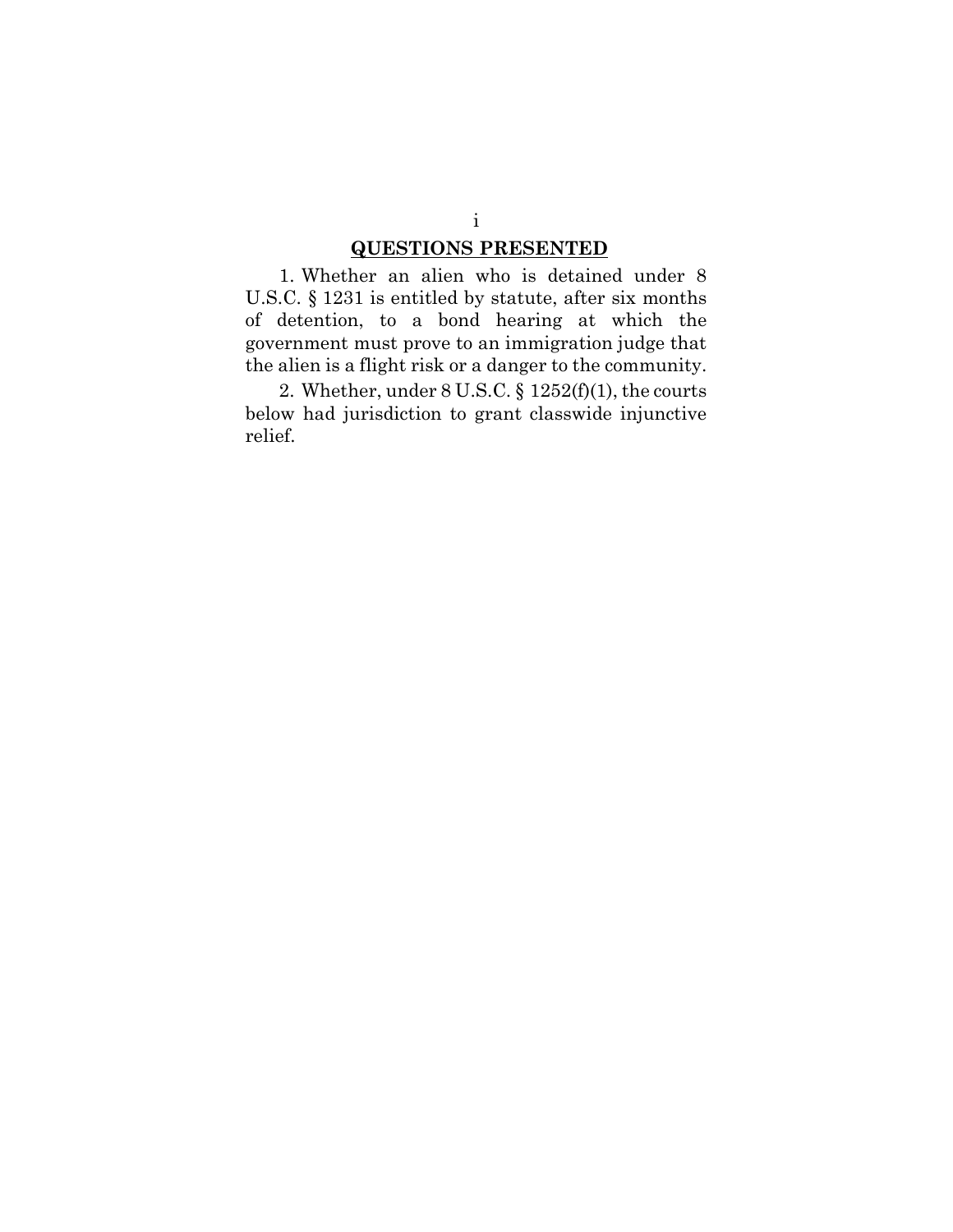# **TABLE OF CONTENTS**

| Ι.                                                       | Illegal aliens detained under 8 U.S.C. § 1231 do            |                                                           |  |  |  |  |
|----------------------------------------------------------|-------------------------------------------------------------|-----------------------------------------------------------|--|--|--|--|
|                                                          | not have the right to periodic bond hearings 5              |                                                           |  |  |  |  |
|                                                          | A.                                                          | Implied protections against <i>indefinite</i>             |  |  |  |  |
|                                                          |                                                             | detention do not extend to every detention 5              |  |  |  |  |
| This Court should reconsider or narrow<br>B <sub>r</sub> |                                                             |                                                           |  |  |  |  |
|                                                          |                                                             |                                                           |  |  |  |  |
| $C_{\cdot}$<br>A bond-hearing requirement undercuts      |                                                             |                                                           |  |  |  |  |
|                                                          | D.                                                          |                                                           |  |  |  |  |
|                                                          | The six-month trigger for a bond hearing is                 |                                                           |  |  |  |  |
| improper during a health pandemic 12                     |                                                             |                                                           |  |  |  |  |
| $\Pi$ .                                                  |                                                             |                                                           |  |  |  |  |
|                                                          | Under 8 U.S.C. $\S$ 1252(f)(1), the lower courts<br>$A_{-}$ |                                                           |  |  |  |  |
|                                                          |                                                             | lack jurisdiction for classwide injunctive                |  |  |  |  |
|                                                          | В.                                                          |                                                           |  |  |  |  |
|                                                          |                                                             | Under Article III, all federal courts lack                |  |  |  |  |
|                                                          |                                                             | Plaintiffs lack an injury in fact because<br>$1_{\ldots}$ |  |  |  |  |
|                                                          |                                                             | they have no cognizable right15                           |  |  |  |  |
|                                                          |                                                             | Plaintiffs cannot raise procedural claims<br>2.           |  |  |  |  |
|                                                          |                                                             | because they lack any underlying                          |  |  |  |  |
|                                                          |                                                             |                                                           |  |  |  |  |
|                                                          |                                                             | Plaintiffs' detentions are self-inflicted<br>3.           |  |  |  |  |
|                                                          |                                                             | injuries, and thus raise no Article III case              |  |  |  |  |
|                                                          |                                                             |                                                           |  |  |  |  |
|                                                          |                                                             |                                                           |  |  |  |  |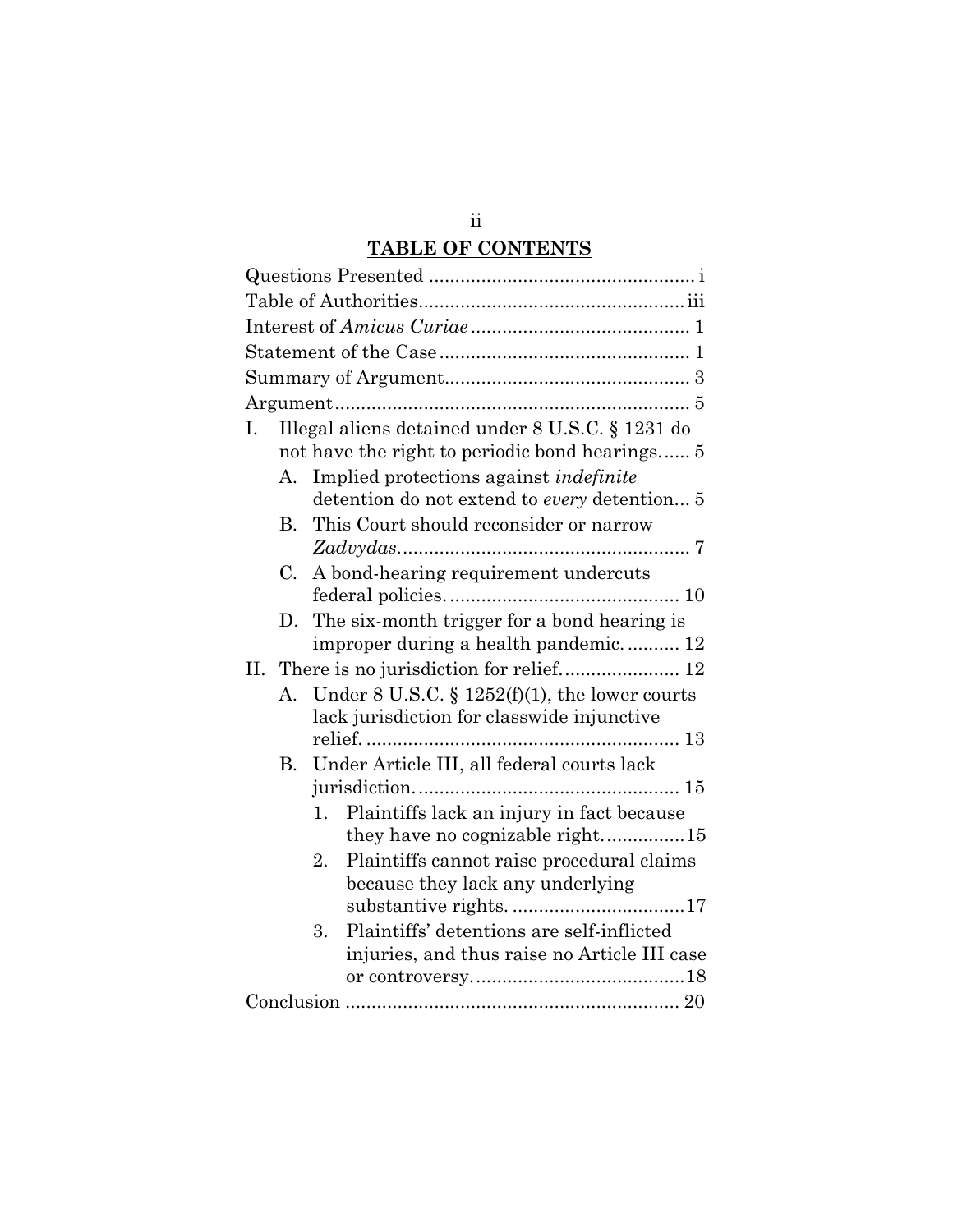# **TABLE OF AUTHORITIES**

| ısı<br>c<br>Н |
|---------------|
|---------------|

| Arizona v. United States,                         |
|---------------------------------------------------|
|                                                   |
| Board of Governors of the Federal Reserve System  |
| v. MCorp Financial, 502 U.S. 32 (1991) 15         |
| Christopher v. Harbury,                           |
|                                                   |
| Clapper v. Amnesty Int'l USA,                     |
|                                                   |
| Cty. Court v. Allen,                              |
|                                                   |
| DaimlerChrysler Corp. v. Cuno,                    |
|                                                   |
| Demore v. Kim,                                    |
|                                                   |
| Dep't of Homeland Sec. v. Regents of the Univ. of |
| California, 140 S.Ct. 1891 (2020) 10              |
| Dickinson v. Zurko,                               |
|                                                   |
| Diouf v. Napolitano,                              |
|                                                   |
| Fernandez-Vargas v. Gonzales,                     |
|                                                   |
| Gonzales v. Carhart,                              |
|                                                   |
| I.N.S. v. Nat'l Ctr. for Immigrants' Rights,      |
|                                                   |
| Jennings v. Rodriguez,                            |
|                                                   |
| Jerman v. Carlisle, McNellie, Rini, Kramer &      |
|                                                   |

iii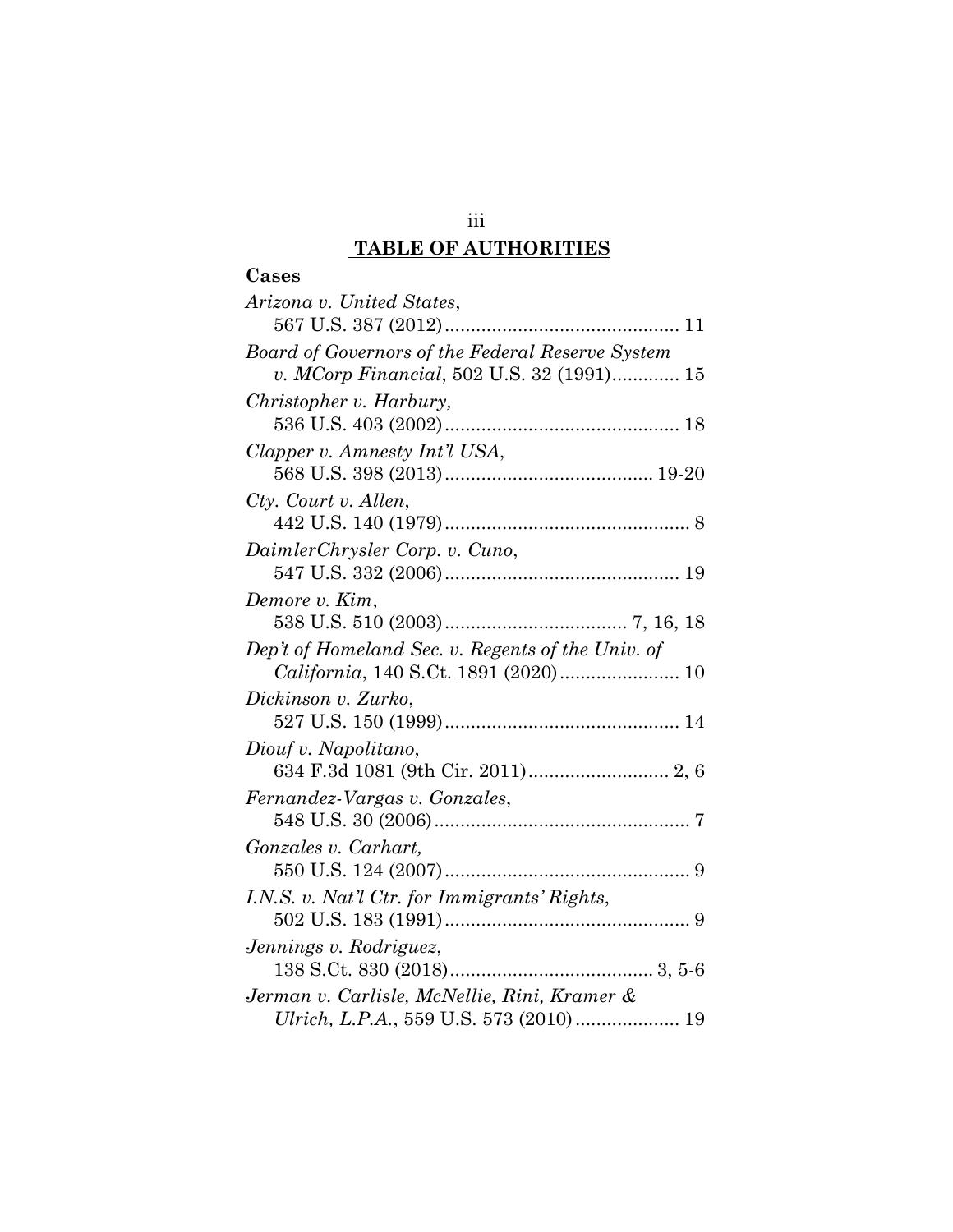| iv                                           |
|----------------------------------------------|
| Johnson v. Guzman Chavez,                    |
|                                              |
| Kleindienst v. Mandel,                       |
|                                              |
| Landon v. Plasencia,                         |
|                                              |
| Leedom v. Kyne,                              |
|                                              |
| Lewis v. Casey,                              |
|                                              |
| Lujan v. Defenders of Wildlife,              |
|                                              |
| Mathews v. Diaz.                             |
|                                              |
| Nat'l Ass'n of Home Builders v. Defenders of |
|                                              |
| Penfield Co. v. SEC,                         |
|                                              |
| Pennsylvania v. New Jersey,                  |
|                                              |
| Perkins v. Benguet Consol. Mining Co.,       |
| Reno v. Am.-Arab Anti-Discrimination Comm.,  |
|                                              |
| Reno v. Flores,                              |
|                                              |
| Schlesinger v. Councilman,                   |
|                                              |
| Shaughnessy v. United States ex rel. Mezei,  |
|                                              |
| Sorrell v. IMS Health Inc.,                  |
|                                              |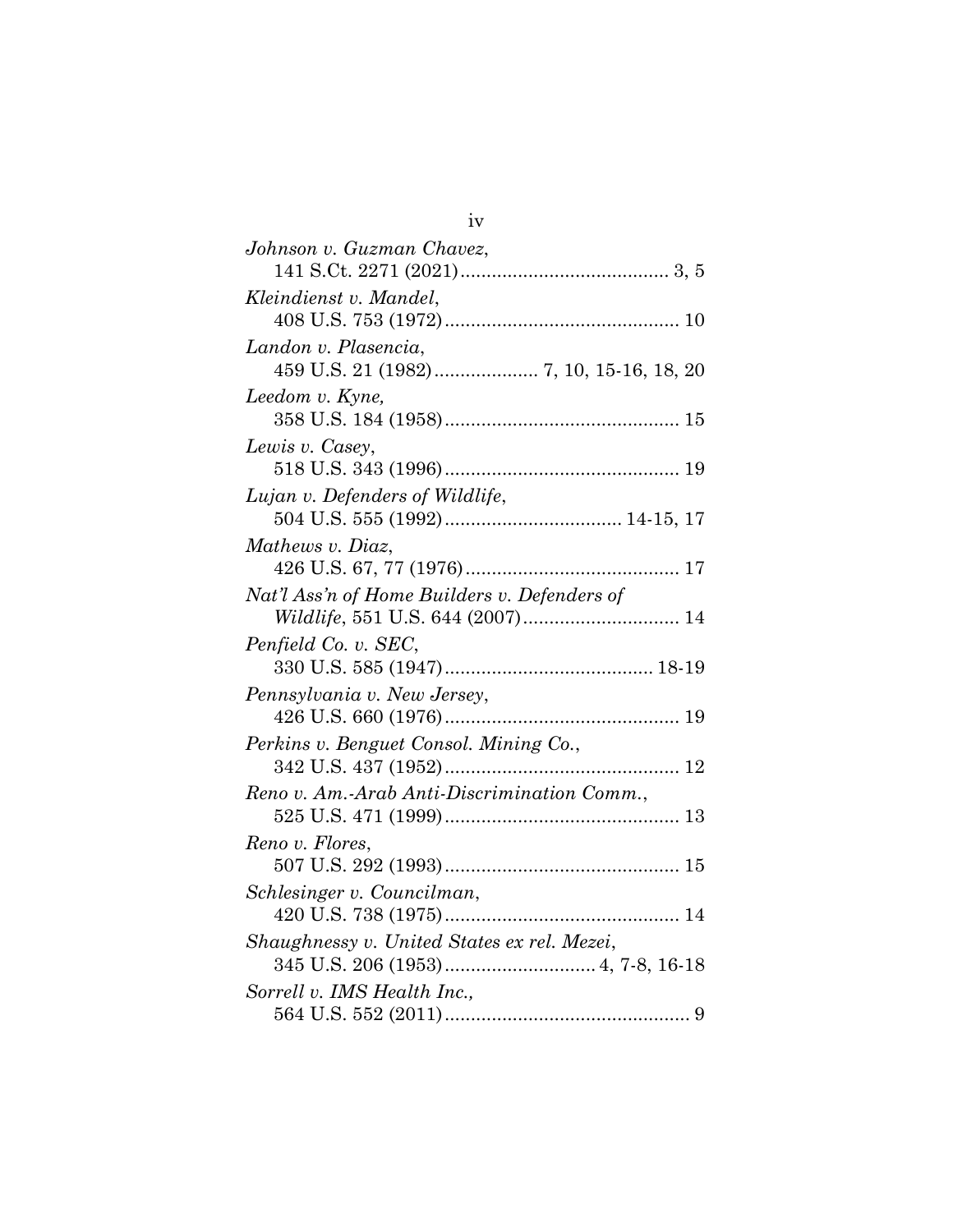| Summers v. Earth Island Inst.,                 |
|------------------------------------------------|
| United States v. Mendoza,                      |
|                                                |
| United States v. Salerno,                      |
|                                                |
| Valley Forge Christian College v. Americans    |
| United for Separation of Church & State, Inc., |
|                                                |
| Washington v. Glucksberg,                      |
| Whole Woman's Health v. Hellerstedt,           |
|                                                |
| Wright v. Roanoke Redevelopment & Hous. Auth., |
|                                                |
| Zadvydas v. Davis,                             |
|                                                |
| <b>Statutes</b>                                |
|                                                |
|                                                |
| U.S. CONST. amend. V, cl. 4 7-8, 12, 17-18     |
| Administrative Procedure Act,                  |
|                                                |
|                                                |
|                                                |
| Immigration and Nationality Act,               |
| 8 U.S.C. §§ 1101-1537 2-4, 10, 12-14, 20       |
|                                                |
|                                                |
|                                                |
|                                                |

v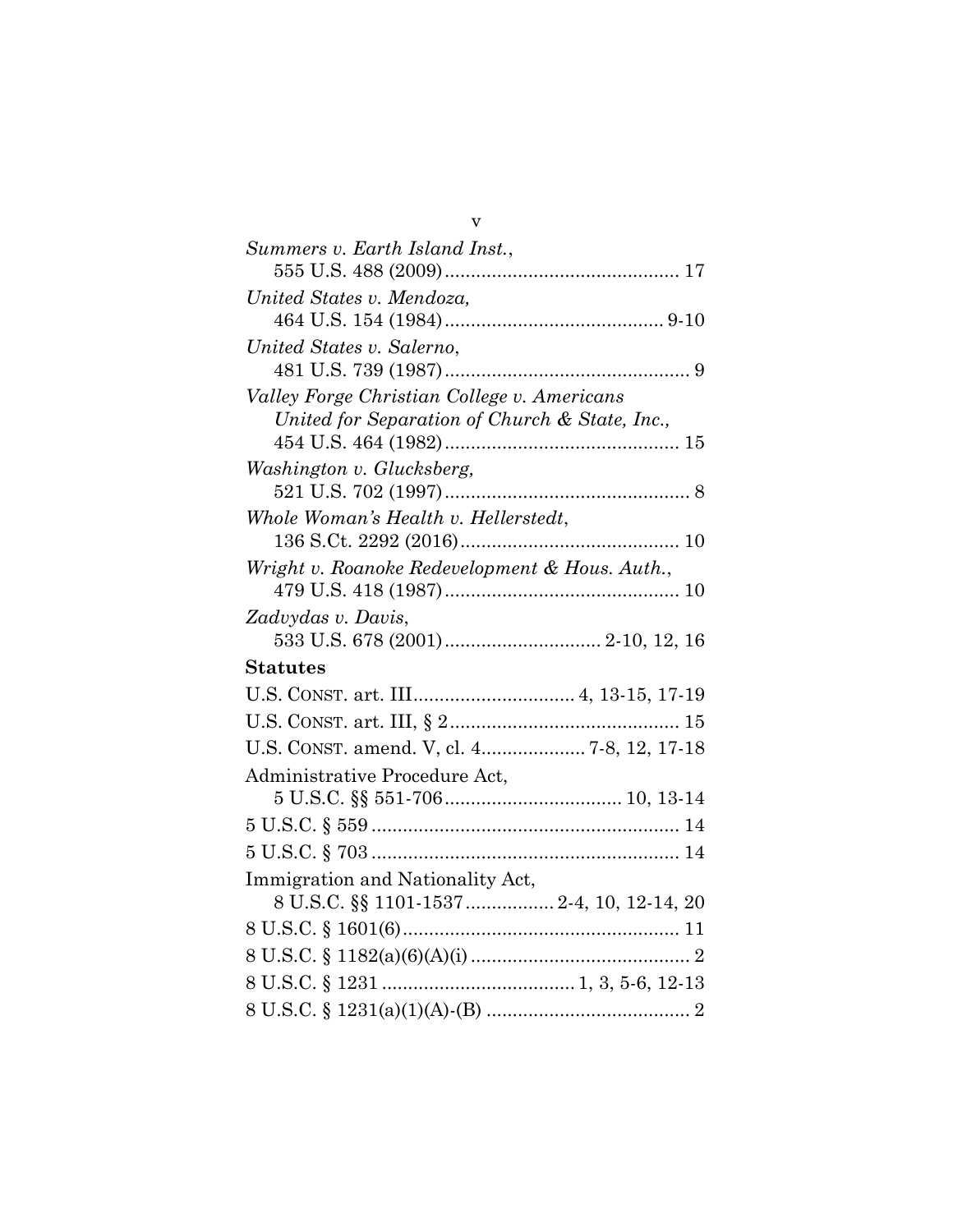| Illegal Immigration Reform and Immigrant<br>Responsibility Act of 1996, PUB. L. No. 104-<br>208, Div. C, 110 Stat. 3009, 3009-546 to                                                                                                              |
|---------------------------------------------------------------------------------------------------------------------------------------------------------------------------------------------------------------------------------------------------|
| <b>Rules, Regulations and Orders</b>                                                                                                                                                                                                              |
|                                                                                                                                                                                                                                                   |
|                                                                                                                                                                                                                                                   |
| <b>Other Authorities</b>                                                                                                                                                                                                                          |
| Jordan E. Dollar & Allison D. Kent, In Times of<br>Famine, Sweet Potatoes Have No Skin: A<br><i>Historical Overview and Discussion of Post-</i><br>Earthquake U.S. Immigration Policy Towards<br><i>the Haitian People</i> , 6 INTERCULTURAL HUM. |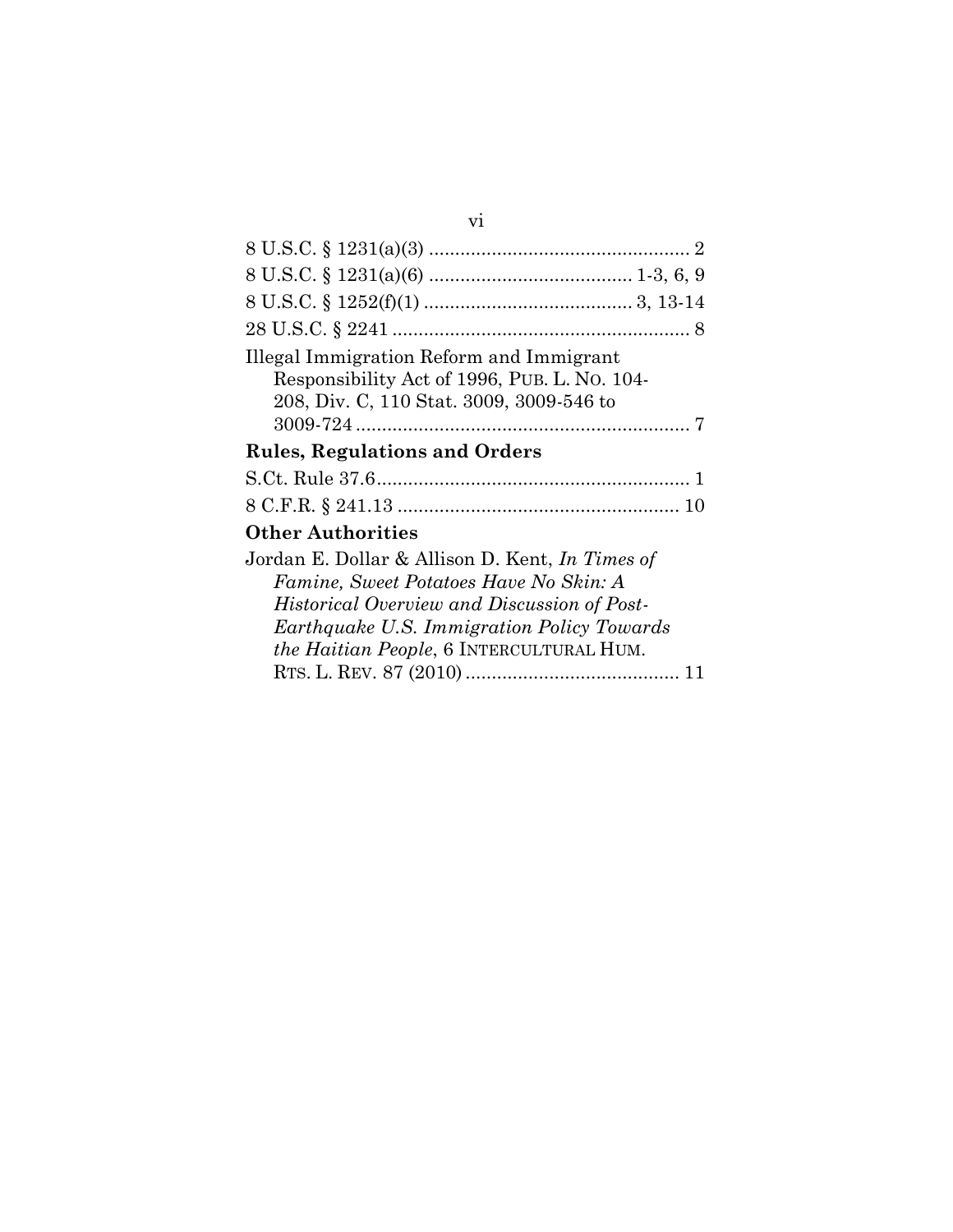### **INTEREST OF** *AMICUS CURIAE*

The Immigration Reform Law Institute<sup>1</sup> ("IRLI") is a nonprofit  $501(c)(3)$  public interest law firm dedicated both to litigating immigration-related cases in the interests of United States citizens and to assisting courts in understanding federal immigration law. IRLI has litigated or filed *amicus curiae* briefs in a wide variety of immigration-related cases, including the petition stage of this case. For more than twenty years the Board of Immigration Appeals has solicited supplementary briefing, drafted by IRLI staff, from the Federation for American Immigration Reform, of which IRLI is a supporting organization.

#### **STATEMENT OF THE CASE**

In two class actions against various officials (hereinafter, the "Government"), aliens detained under 8 U.S.C. § 1231(a)(6) (hereinafter, the "Plaintiffs") seek bond hearings to terminate their detention pending removal. The named class representatives all have reinstated removal orders (that is, they returned to the United States illegally after removal pursuant to an order of removal) and are in withholding-only removal proceedings. *See* Pet. Br. at 7, 9-10. With that summary, IRLI adopts the facts stated by the Government. *See* Pet. Br. at 7-11.

By way of background, removal under 8 U.S.C. § 1231 involves a 90-day "removal period" that generally begins at the later of finality of the removal

<sup>1</sup> *Amicus* files this brief with all parties' written consent. Pursuant to Rule 37.6, counsel for *amicus* authored this brief in whole, no party's counsel authored this brief in whole or in part, and no person or entity—other than *amicus* and its counsel contributed monetarily to preparing or submitting the brief.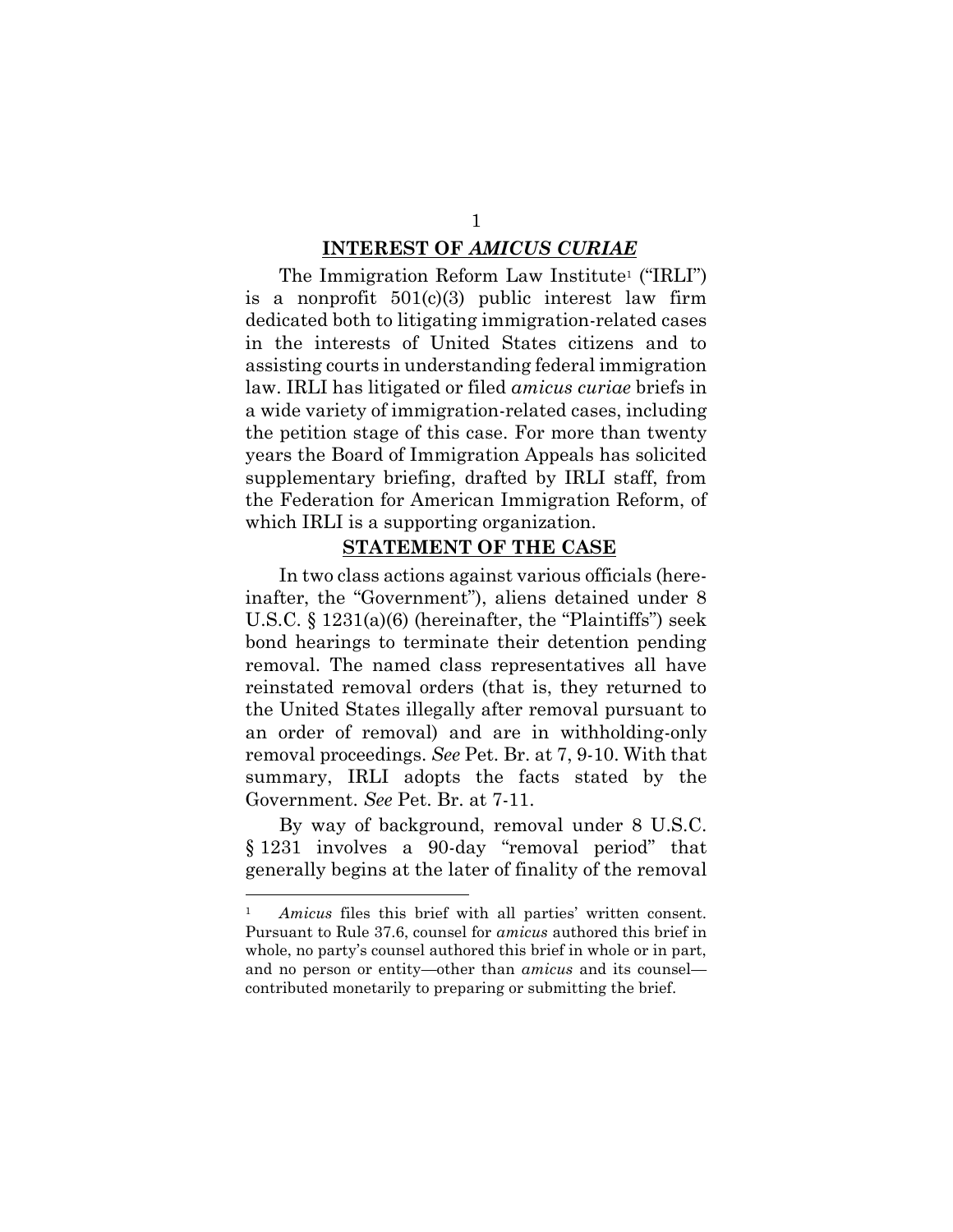order (including any judicial review) and the alien's release from incarceration for any crimes. 8 U.S.C.  $§ 1231(a)(1)(A)-(B)$ . During the removal period, the alien's detention is mandatory, *id.* at § 1231(a)(2), but after that period aliens remain subject to Government supervision to ensure their availability for subsequent removal proceedings. *Id.* at § 1231(a)(3). With respect to certain inadmissible or criminal aliens, however, the Immigration and Nationality Act, 8 U.S.C. §§ 1101-1537 ("INA") authorizes detention beyond the removal period at the Government's discretion:

An alien ordered removed who is inadmissible …, removable under [various INA sections because of criminal convictions, national security, or other reasons] or who has been determined … to be a risk to the community or unlikely to comply with the order of removal, may be detained beyond the removal period and, if released, shall be subject to the terms of supervision in paragraph (3).

8 U.S.C. § 1231(a)(6). An alien who illegally reenters the United States after having been removed would be inadmissible for purposes of  $\S 1231(a)(6)$ , even with no criminal record. *See* 8 U.S.C. § 1182(a)(6)(A)(i).

Although the INA allows detention of inadmissible and criminal aliens, 8 U.S.C. § 1231(a)(6), the Ninth Circuit ordered bond hearings after six months' detention based on Circuit precedent—namely, *Diouf v. Napolitano*, 634 F.3d 1081, 1086 (9th Cir. 2011)—that purports to implement *Zadvydas v. Davis*, 533 U.S. 678 (2001). In *Zadvydas*, this Court relied on the canon of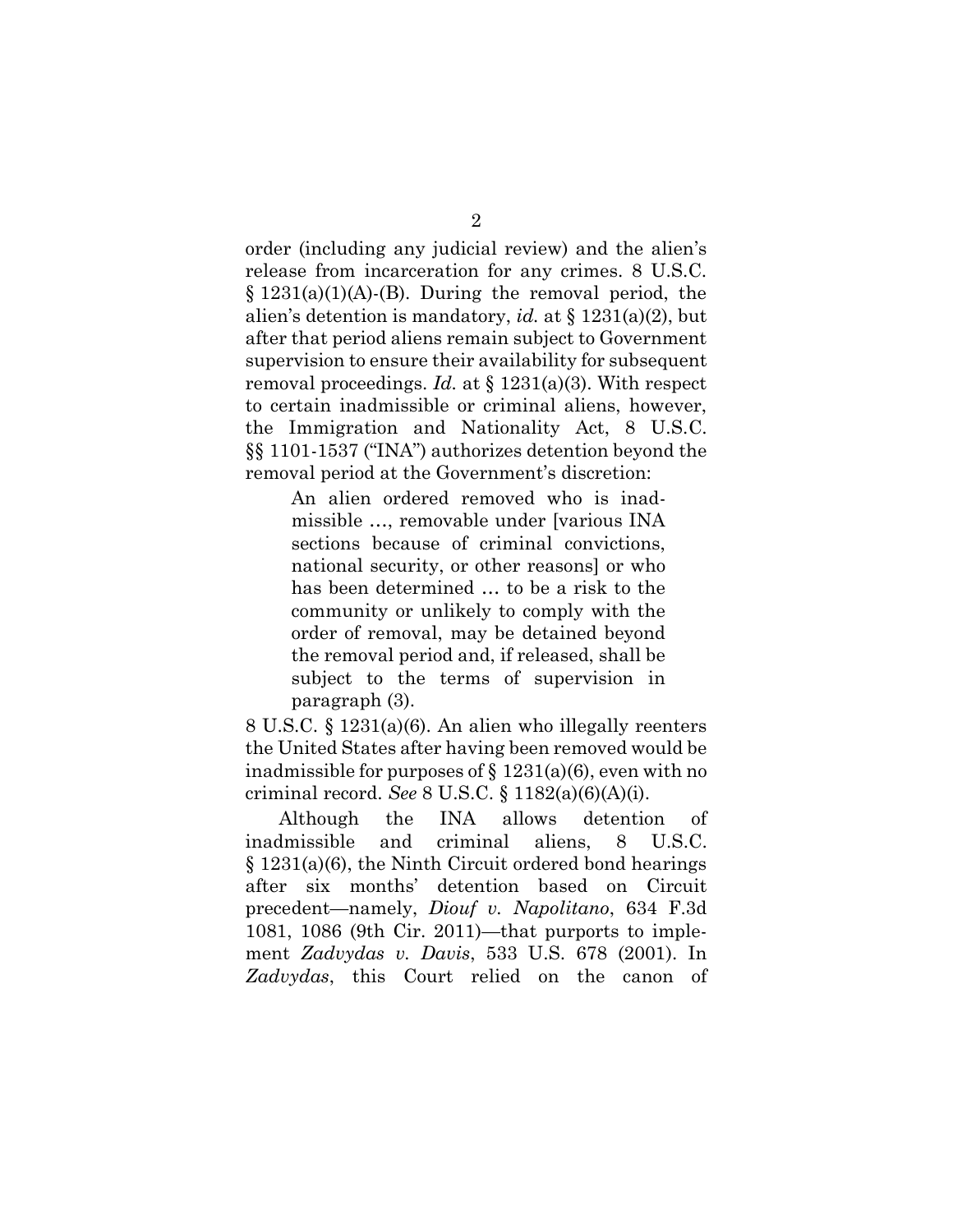constitutional avoidance to read § 1231 to include an implied bond-hearing requirement when it appeared unlikely that any country would take the alien. *See* 533 U.S. at 690. The majority held that circumstance to convert a utilitarian detention to ensure the alien's readiness and availability for removal—the INA's "basic purpose [of] effectuating an alien's removal," *id.* at 697—into something punitive. *Id.* at 690. Significantly, the two aliens at issue were former lawful permanent residents ("LPRs") under removal for crimes. *See* 533 U.S. at 684-86.

In *Jennings v. Rodriguez*, 138 S.Ct. 830 (2018), this Court rejected lower courts' effort to impose a bond-hearing requirement on alien detentions under INA provisions worded similarly to § 1231(a)(6). In doing so, the Court held that the avoidance canon applies only when the statute supports two or more plausible readings, enabling a court to pick a reading that avoids constitutional doubt. *Id.* at 843. In other words, this canon cannot *rewrite* a statute; it can only choose among plausible interpretations of the statute as written. With respect to *Zadvydas*, *Jennings* found that decision to be a "notably generous application of the constitutional-avoidance canon." *Id.* Further, in *Johnson v. Guzman Chavez*, 141 S.Ct. 2271 (2021), this Court held that an "alien … ordered removed … is not entitled to a bond hearing." *Id.* at 2280 (internal quotation marks omitted).

#### **SUMMARY OF ARGUMENT**

The Court should reject applying *Zadvydas*'s indefinite-detention rationale—based on a situation in which no country would accept the alien—to removals that merely take longer than six months but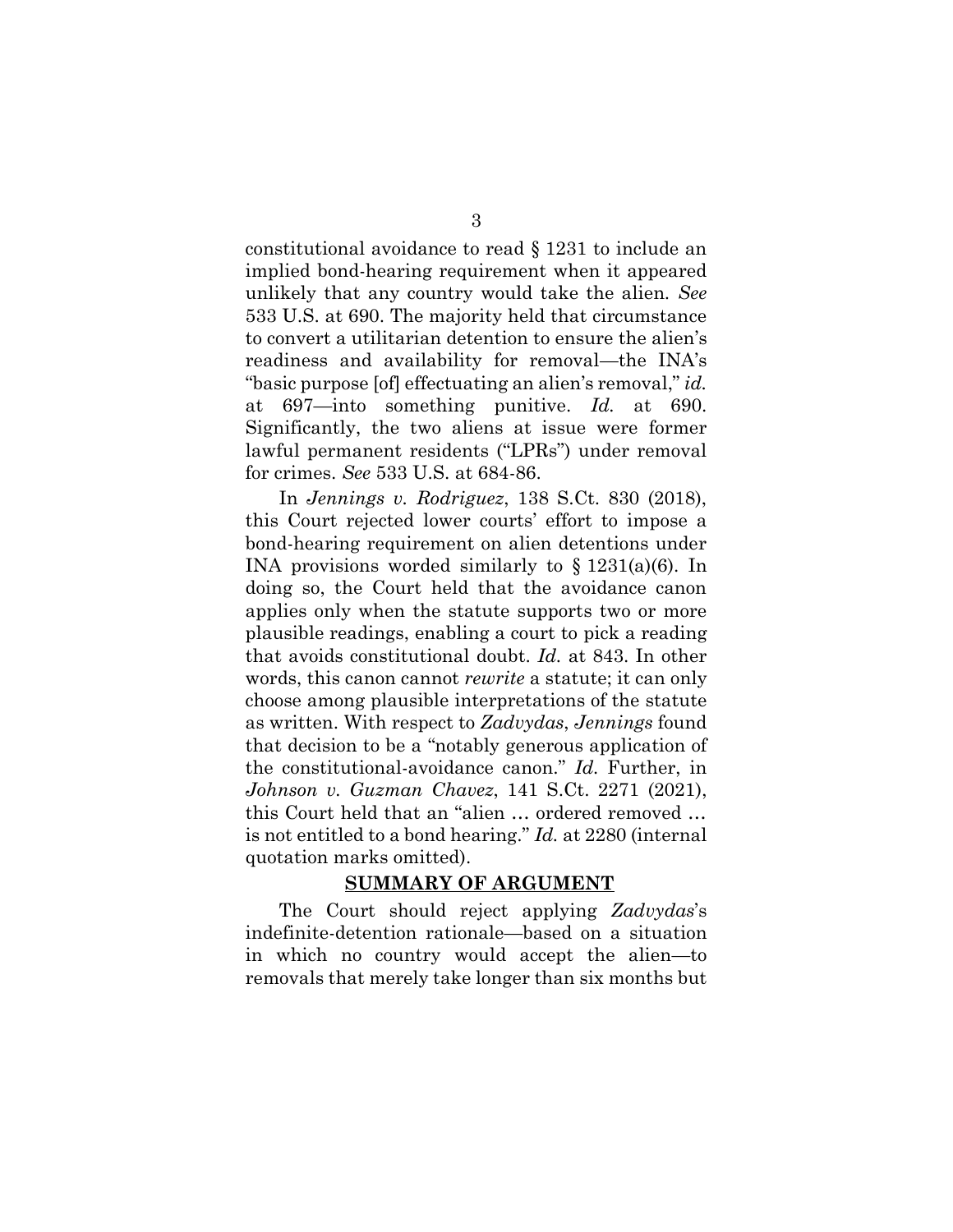are proceeding to a removal endpoint. *See* Section [I.A.](#page-11-0) In addition, this Court should reconsider the entire *Zadvydas* enterprise for several interrelated reasons: (1) different rights are implicated with respect to the *Zadvydas* petitioners, who were former LPRs in removal, and the class representatives here, who are recidivist illegal border crossers; (2) *Zadvydas* began with petitions for writs of *habeas corpus*, which are *asapplied* challenges that do not and cannot decide *facial* constitutional claims; and (3) this Court today must read the INA as cabined by the post-*Zadvydas*  regulations, not the INA that *Zadvydas* found ambiguous circa 2001. *See* Section [I.B.](#page-13-0) Having the judiciary compel early release into the United States undercuts not only the Executive's authority to negotiate aliens' return to their home countries but also Congress's intent that lax immigration enforcement not attract illegal immigration in the first place. *See* Section [I.C.](#page-16-0) But even if Plaintiffs prevail on the need for periodic bond hearings, this Court should reject the strict sixmonth term because the Constitution does not set an arbitrarily six-month presumption for release without considering the difficulties of repatriation during the COVID-19 pandemic. *See* Section [I.D.](#page-18-0)

Plaintiffs' claims also suffer from statutory and Article III jurisdictional defects. First, under 8 U.S.C. § 1252(f)(1), the lower courts lacked jurisdiction for classwide injunctive relief. *See* Section [II.A.](#page-19-0) But even this Court would lack jurisdiction if Plaintiffs lacked Article III standing to press their claims. Article III standing is lacking here for several reasons. First, *Shaughnessy v. United States ex rel. Mezei*, 345 U.S. 206, 212 (1953), and its progeny deny aliens in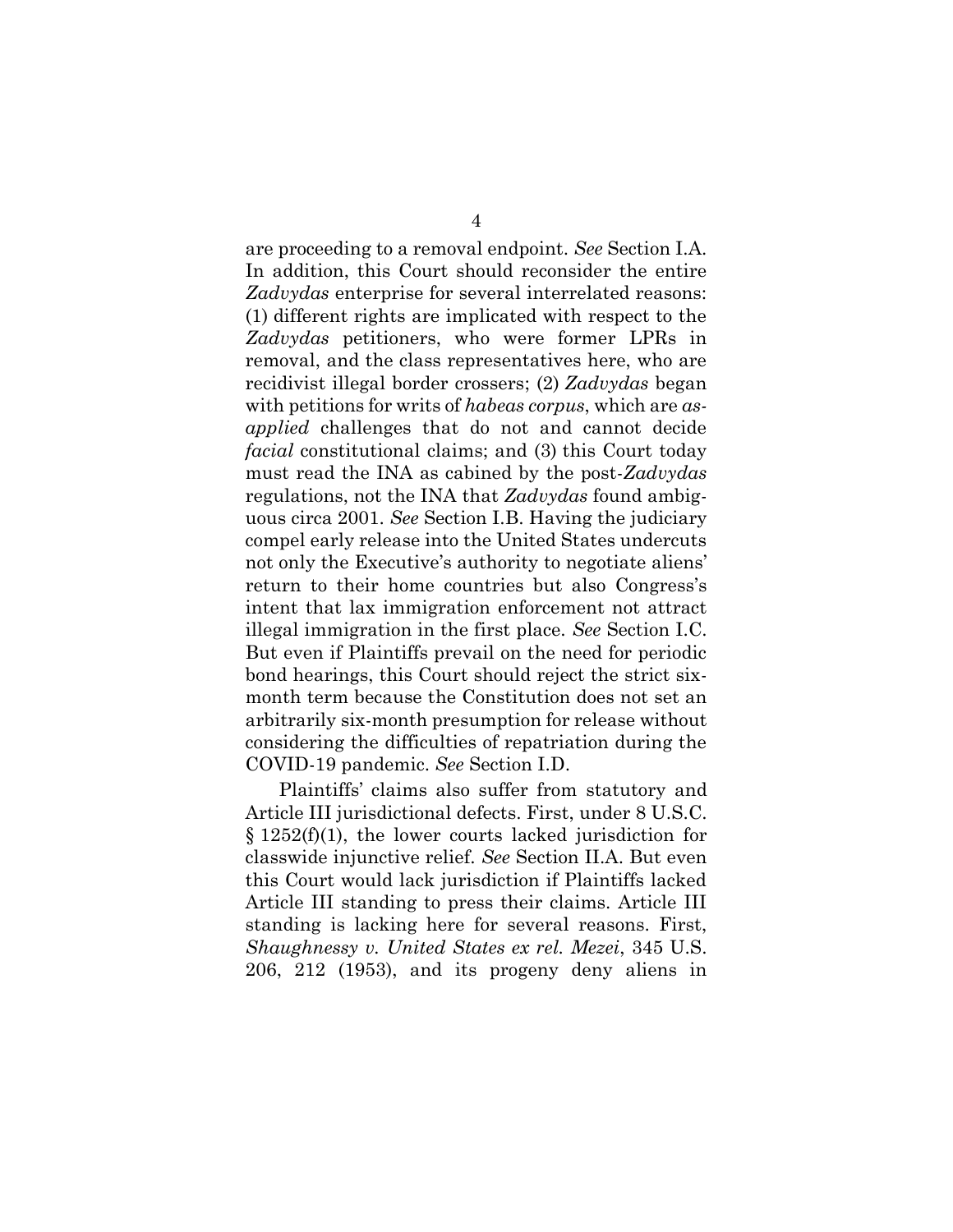Plaintiffs' position a right to enter the United States pending completion of the immigration process; without an underlying right, Plaintiffs lack not only standing generally, *see* Section [II.B.1,](#page-21-0) but also lack procedural standing because they lack concrete injury. *See* Section [II.B.2.](#page-23-0) Second, because detained aliens can simply abandon their challenge to removal and leave the United States, any detention represents a "self-inflicted injury" not caused by the Government. *See* Section [II.B.3.](#page-24-0)

#### **ARGUMENT**

## **I. ILLEGAL ALIENS DETAINED UNDER 8 U.S.C. § 1231 DO NOT HAVE THE RIGHT TO PERIODIC BOND HEARINGS.**

*Amicus* IRLI agrees with the Government that the Ninth Circuit erred in holding that § 1231 implicitly requires a bond hearing after six months of detention. *See* Pet. Br. at 33-48; *see also Guzman Chavez*, 141 S.Ct. at 2280 (8 U.S.C. § 1231 does not require bond hearings). In addition, this Court should either reconsider *Zadvydas* or narrow it to its facts—an asapplied challenge by former LPRs who could not be removed to any other country—which are inapposite to a facial or as-applied challenge by illegal aliens who have not yet been admitted into the United States and for whom there is no showing of the futility of eventual removal.

## <span id="page-11-0"></span>**A. Implied protections against** *indefinite* **detention do not extend to** *every* **detention.**

The Ninth Circuit panel majority felt bound by the *Diouf* circuit precedent implementing *Zadvydas*, with no reconsideration based on this Court's supervening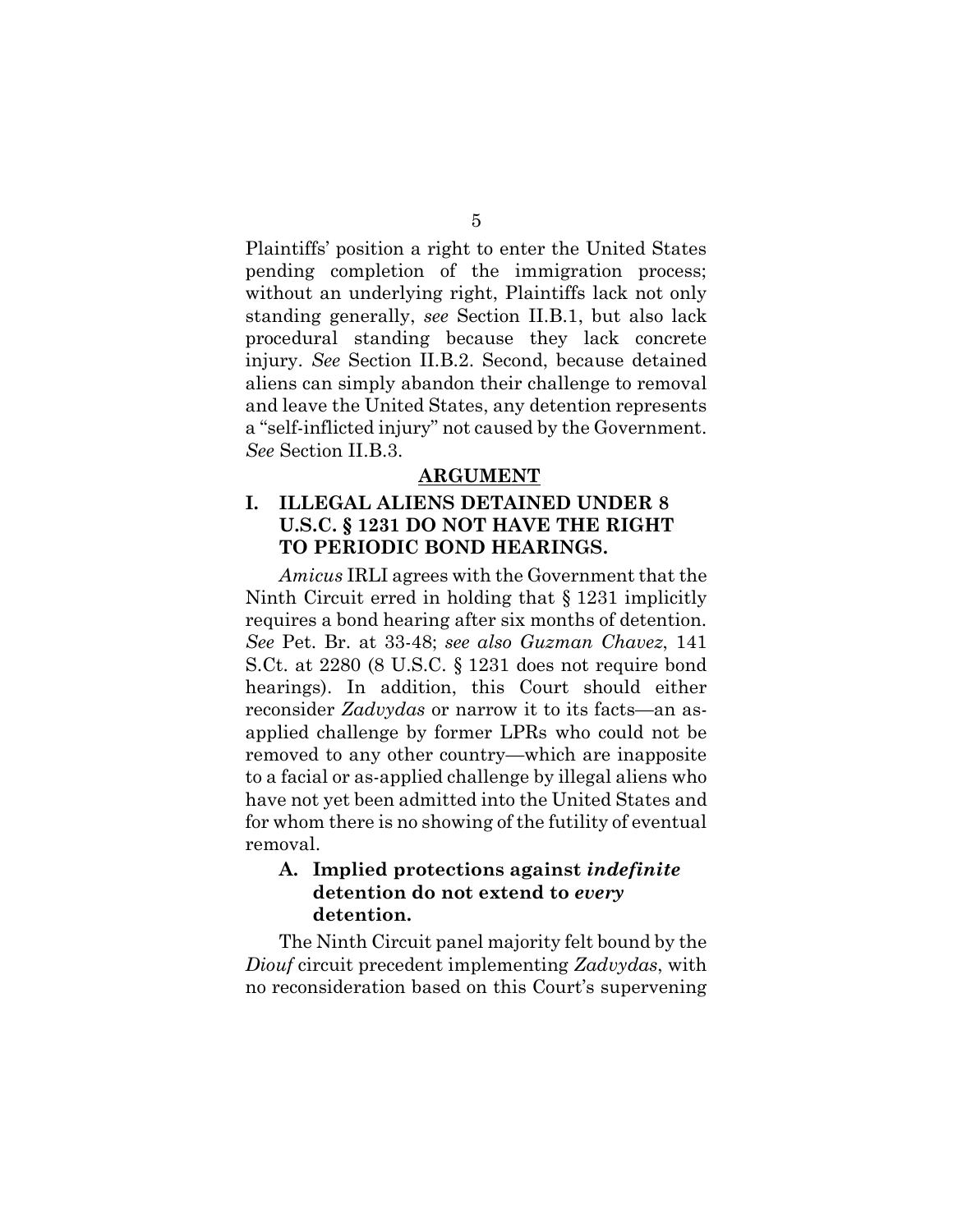*Jennings* decision. Accepting the *Zadvydas* premise namely, when no other country appears likely to take an alien, indefinite detention could become punitive in no way compels a conclusion that detention *to effect removal* is punitive. Given the confusion by the Ninth and Third Circuits on this question, *see also* Pet. at 22, 25 (split in circuit authority on this question); Pet. Br. at 22-23 (same), it is clear that this Court should clarify the respective bounds of *Zadvydas* and *Jennings* for detentions in removal proceedings.

In *Jennings*, this Court focused on a few textual differences between the detention provisions there which provided for "detention pending a decision on whether the alien is to be removed"—and  $\S$  1231(a)(6), which does not address the duration of detention. *Jennings*, 138 S.Ct. at 846 (interior quotation marks omitted). So long as removal remains viable because another country may take the alien, that is a distinction without a difference. The entire point of detention under § 1231 is to facilitate the removal of the alien. While the removal effort is ongoing and potentially viable, detention remains within the INA's "basic purpose [of] effectuating an alien's removal." *Zadvydas*, 533 U.S. at 697. As in *Jennings*, there is no ambiguity and thus no occasion for an alternate reading that incorporates a constitutionally implied safety valve for indefinite detentions.

Even if this Court found the same ambiguity that the *Zadvydas* majority found, that "notably generous" application of the constitutional-avoidance canon would have no place here. *Jennings*, 138 S.Ct. at 843. A detention that ends in removal—as most do—does not invoke the same constitutional doubt as one with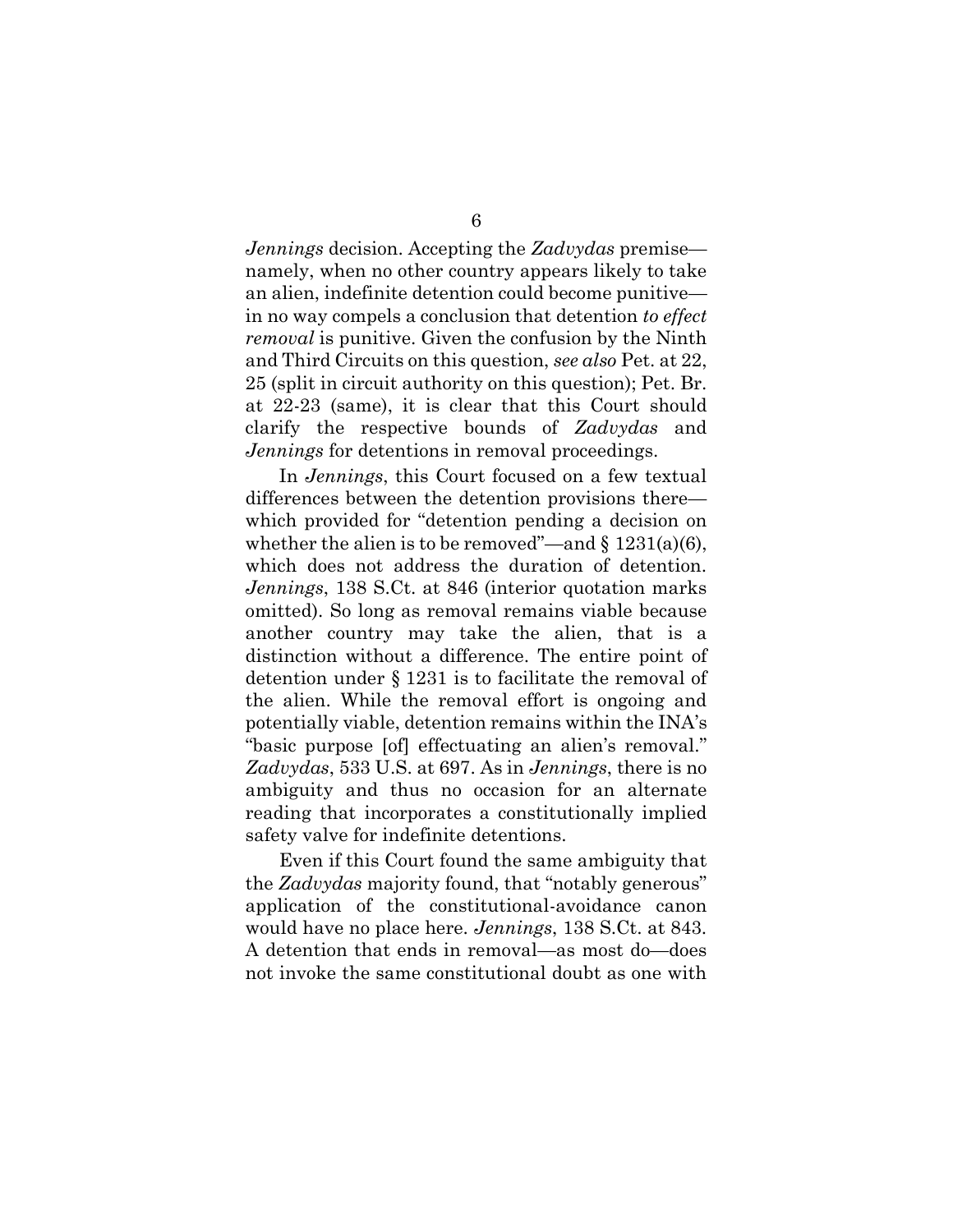no foreseeable endpoint. Excluding an alien seeking admission is an act of sovereignty, and "an alien seeking initial admission to the United States requests a privilege and has no constitutional rights regarding his application." *Landon v. Plasencia*, 459 U.S. 21, 32 (1982). Accordingly, "[w]hatever the procedure authorized by Congress is, it is due process as far as an alien denied entry is concerned." *Mezei*, 345 U.S. at 212 (interior quotation marks omitted). Instead, "detention during deportation proceedings [is] a constitutionally valid aspect of the deportation process." *Demore v. Kim*, 538 U.S. 510, 523 (2003).<sup>2</sup> There would be no constitutional doubt here, even if there were statutory ambiguity.

### <span id="page-13-0"></span>**B. This Court should reconsider or narrow**  *Zadvydas***.**

Several features of this Court's *Zadvydas* decision warrant revisiting, or at least, narrowing that decision to its facts.

First, the aliens in *Zadvydas* were LPRs who lost their legal residency because they were convicted of crimes. The Due Process Clause's protections may apply to such aliens, but not to illegal entrants such as the class representatives here. *Plasencia*, 459 U.S.

<sup>2</sup> Although *Demore* discusses precedents dating back more than a century on detention during deportation, the Illegal Immigration Reform and Immigrant Responsibility Act of 1996, PUB. L. NO. 104-208, Div. C, 110 Stat. 3009, 3009-546 to 3009- 724 ("IIRIRA"), changed the nomenclature: "What was formerly known as 'deportation' is now called 'removal' in IIRIRA." *Fernandez-Vargas v. Gonzales*, 548 U.S. 30, 33 n.1 (2006). What *Demore* discusses about detention during deportation is applicable to detention during removal here.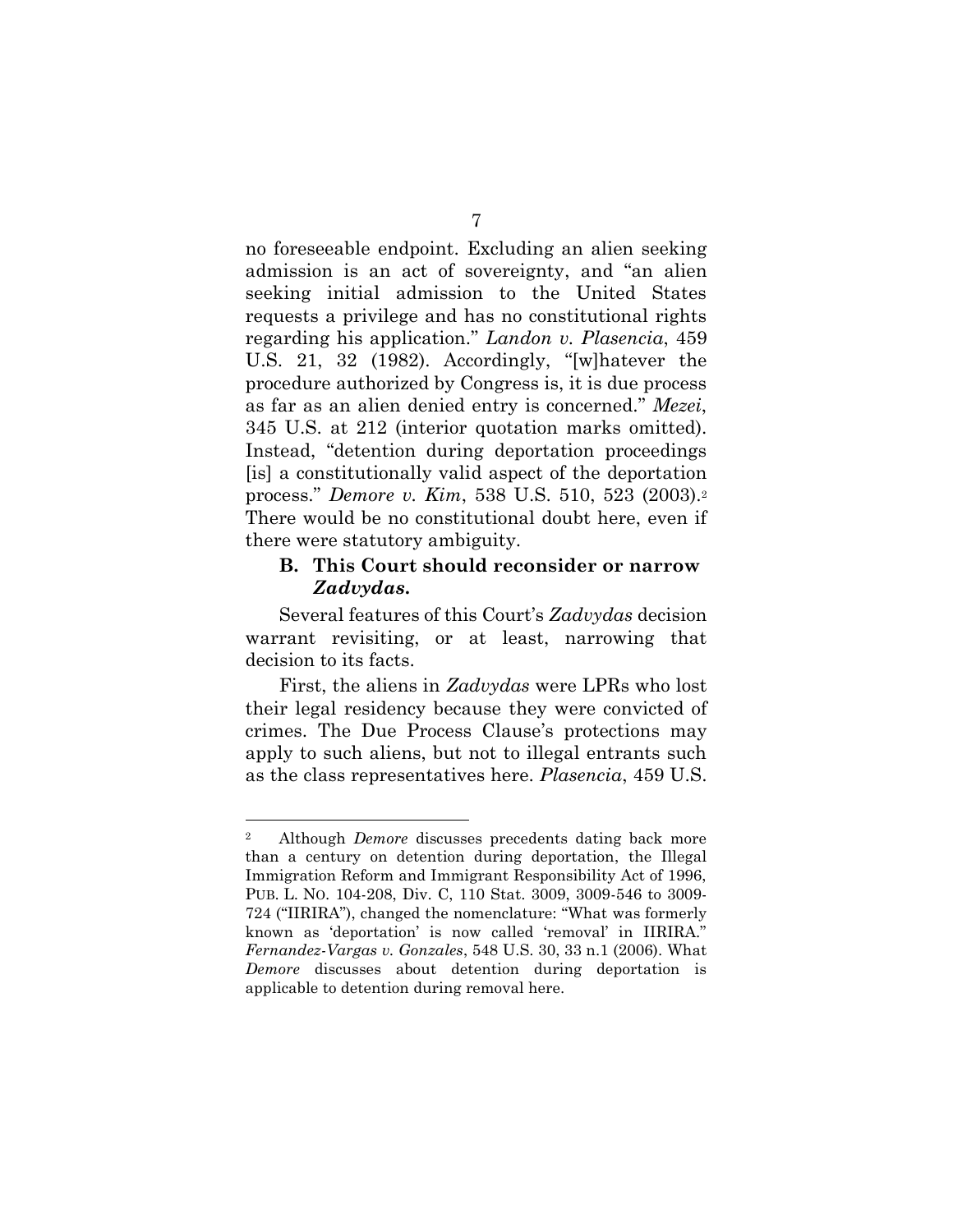at 32; *Mezei*, 345 U.S. at 212. Far from having formerly been lawfully present like the *Zadvydas* petitioners, Plaintiffs here were *unlawfully present*, were *removed*, and *unlawfully reentered*.

Judicial fiats such as the lower courts' actions here improperly rely on the Due Process Clause to enact the judges' personal preferences. *Washington v. Glucksberg,* 521 U.S. 702, 720 (1997) ("extending constitutional protection to an asserted right or liberty interest" requires "the utmost care … lest the liberty protected by the Due Process Clause be subtly transformed into the policy preferences of the [federal judiciary]"). The federal courts have the duty to apply the Constitution, but that duty does not encompass policymaking under the guise of substantive due process.

Second, the *Zadvydas* petitioners began their cases as petitions for writs of *habeas corpus* under 28 U.S.C. § 2241 to challenge their detention beyond 90 days. *See Zadvydas*, 533 U.S. at 684 (Mr. Zadvydas), 686 (Mr. Ma). A *habeas* proceeding "authorizes the federal courts to entertain … claim[s] that [the petitioners] are being held in custody in violation of the Constitution," but "it is not a grant of power to decide constitutional questions not necessarily subsumed within that claim." *Cty. Court v. Allen*, 442 U.S. 140, 154 (1979). At most, *Zadvydas* decided the as-applied claims of former LPRs under detention pending removal with no likely prospect that another country would accept them. That holding is quite limited, and it does not apply here.

Third, because *habeas* proceedings are as-applied challenges, *id.*, *Zadvydas* does not necessarily extend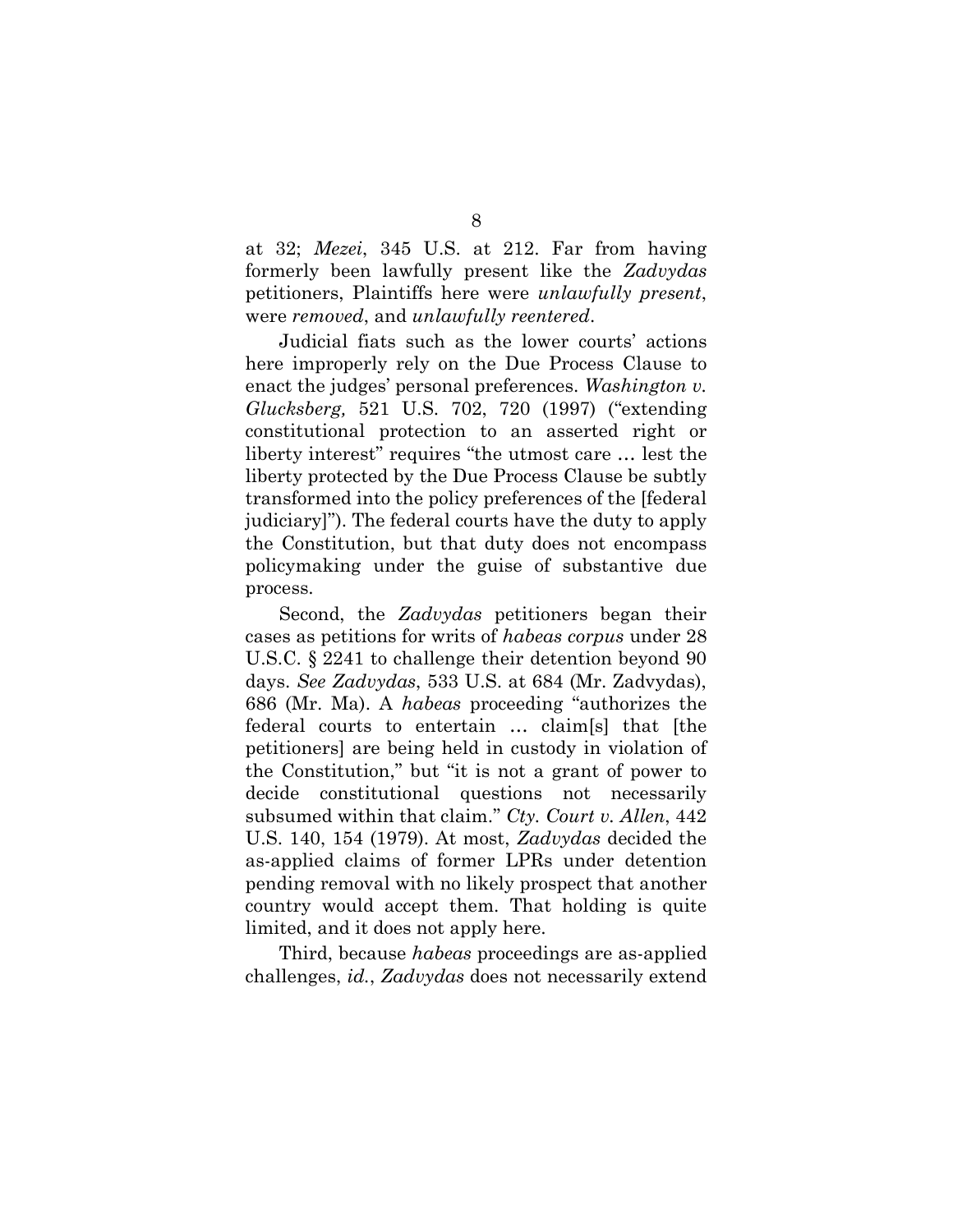to proceedings with different facts or procedural postures. Prevailing in an as-applied challenge such as *Zadvydas* is simply different from prevailing in a facial challenge such as the instant cases. *Sorrell v. IMS Health Inc.,* 564 U.S. 552, 567-68 (2011); *I.N.S. v. Nat'l Ctr. for Immigrants' Rights*, 502 U.S. 183, 188 (1991). Because "[a]s-applied challenges are the basic building blocks of constitutional adjudication," *Gonzales v. Carhart,* 550 U.S. 124, 168 (2007) (interior quotation marks and alterations omitted), federal courts should be wary of granting the facial systemic relief that the Ninth Circuit ordered here.

Fourth, differences between facial and as-applied relief undermine not only the Ninth Circuit's decisions but also the *Zadvydas* majority's invocation of the canon of constitutional avoidance in the first place. If § 1231(a)(6) raises constitutional doubt as applied to LPRs under detention pending removal with no likely prospect that another country will accept them, that would not justify *facial* relief if the statute were entirely lawful for aliens such as the class representatives here:

A facial challenge to a legislative Act is, of course, the most difficult challenge to mount successfully, since the challenger must establish that no set of circumstances exists under which the Act would be valid.

*United States v. Salerno*, 481 U.S. 739, 745 (1987). It is simply inaccurate to say that the statute as seen by the *Zadvydas* majority raises *facial* constitutional doubt.

Fifth, because non-mutual estoppel is unavailable against the Government, *United States v. Mendoza,*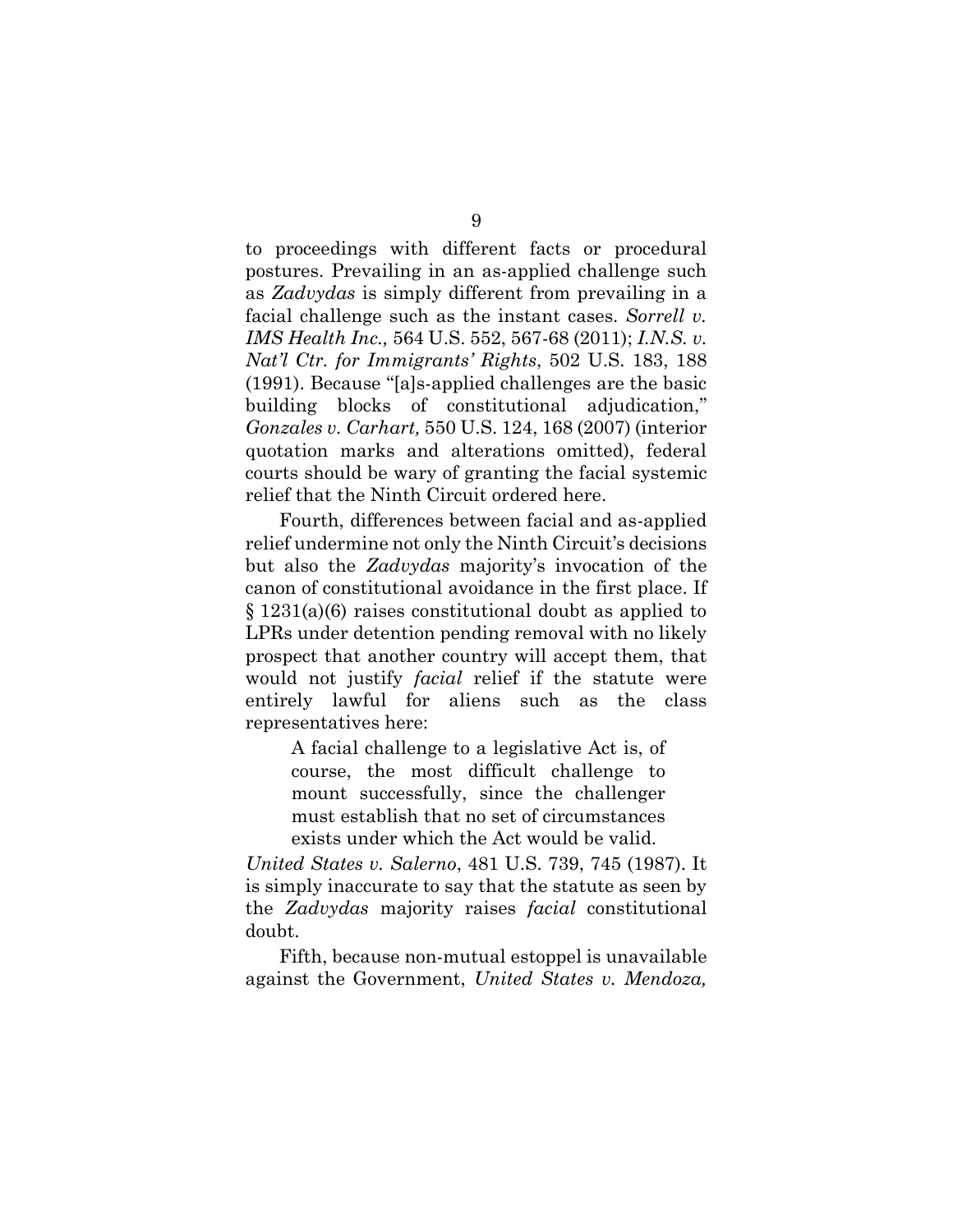464 U.S. 154, 162-63 (1984), this Court must consider the INA as it stands today, not as it stood when the Court decided *Zadvydas* in 2001. In particular, this Court must consider the Government's post-*Zadvydas* regulations, 8 C.F.R. § 241.13, which narrow the ambiguity perceived by the *Zadvydas* majority. *See Whole Woman's Health v. Hellerstedt*, 136 S.Ct. 2292, 2311-12 (2016) (relying on extant regulations to gauge the constitutionality of a statute); *Wright v. Roanoke Redevelopment & Hous. Auth.*, 479 U.S. 418, 431 (1987) ("regulations …. defining the statutory concept … have the force of law"). Unlike in 2001, the regulations would cabin any perceived constitutional doubt, if indeed the statute were amenable to the doubt canon. 3

#### <span id="page-16-0"></span>**C. A bond-hearing requirement undercuts federal policies.**

By setting immigration policy on a systemic basis, the Ninth Circuit's decisions intrude on the plenary power of Congress to set immigration policy. *Kleindienst v. Mandel*, 408 U.S. 753, 766 (1972) (recognizing "Congress' plenary power to make rules for the admission of aliens and to exclude those who possess those characteristics which Congress has forbidden") (interior quotation marks omitted); *Plasencia*, 459 U.S. at 32 (controlling immigration an act of sovereignty). Even if *Zadvydas* correctly decided the issue with respect to detained former LPRs with

<sup>3</sup> If this Court relaxed *Zadvydas*, it is possible that the Government would relax the post-*Zadvydas* implementing regulations, but any recission would be reviewable under the Administrative Procedure Act ("APA"). *Dep't of Homeland Sec. v. Regents of the Univ. of California*, 140 S.Ct. 1891, 1907 (2020).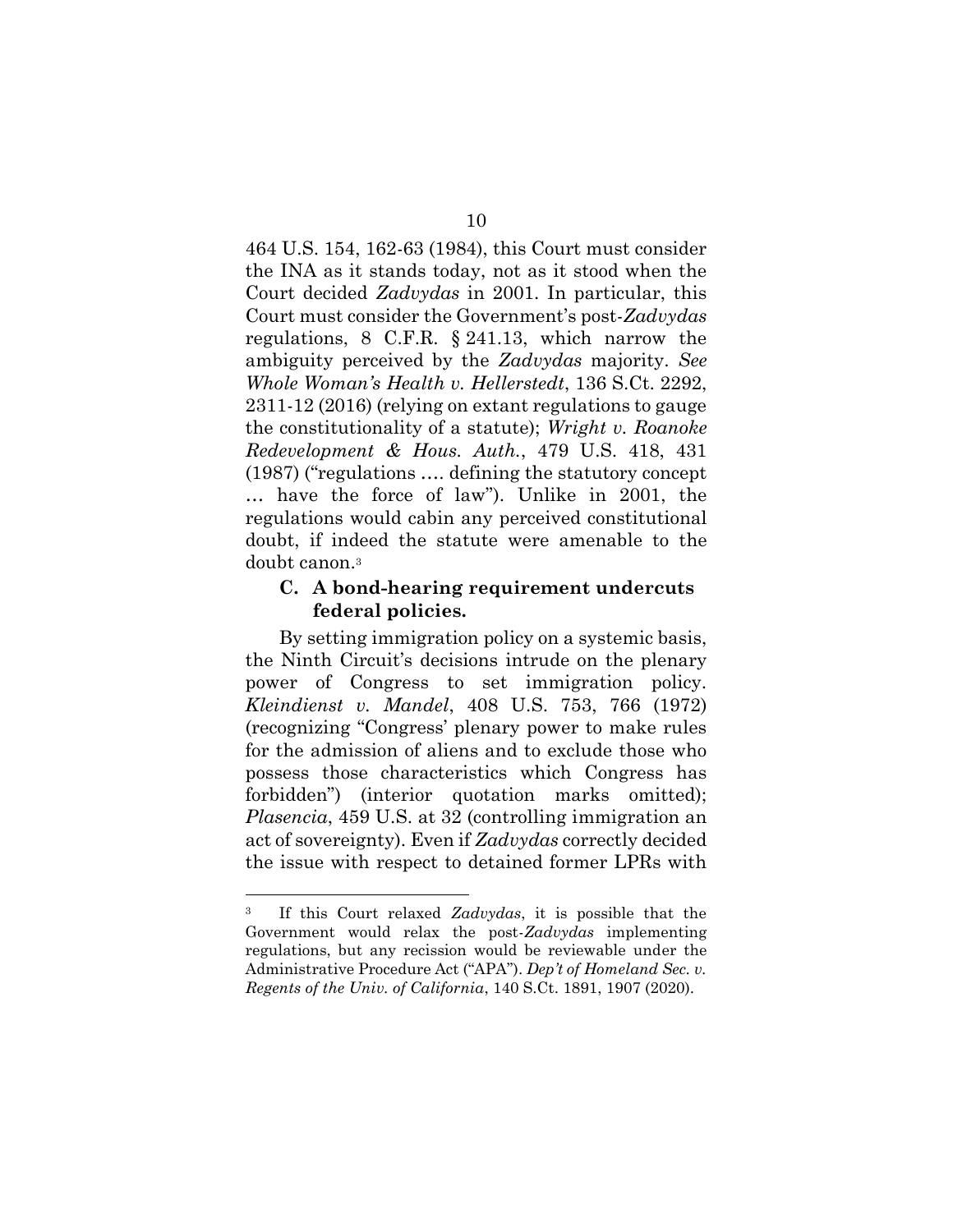no likely prospect that another country would accept them, it would not justify further judicial intrusion into immigration policy.

First, the nation must speak with one voice on the issue of immigration. *Arizona v. United States*, 567 U.S. 387, 394-95 (2012). Foreign countries may value relations with the United States, but they also value remittances from their citizens unlawfully present in the United States. *See*, *e.g.*, Jordan E. Dollar & Allison D. Kent, *In Times of Famine, Sweet Potatoes Have No Skin: A Historical Overview and Discussion of Post-Earthquake U.S. Immigration Policy Towards the Haitian People*, 6 INTERCULTURAL HUM. RTS. L. REV. 87, 113 (2010). By compelling the release of illegal aliens into the United States, the judiciary undermines the Government's ability to negotiate the return of foreign nationals. An illegal alien at large can send money home; a detained illegal alien cannot.

Second, compelling the release of illegal aliens serves as a magnet for further illegal immigration. It equates to a billboard reading "come to the United States, spend six months in detention, and get released." Contrary to that message, "[i]t is a compelling government interest to remove the incentive for illegal immigration provided by the availability of public benefits." 8 U.S.C. § 1601(6). The decisions of the Ninth Circuit erode a deterrent effect from our immigration laws. That erosion leads to an influx of illegal aliens, which then leads to systemic overload that makes the Government unable to process all the claims from arriving aliens. This Court should reel in the lower federal courts by narrowing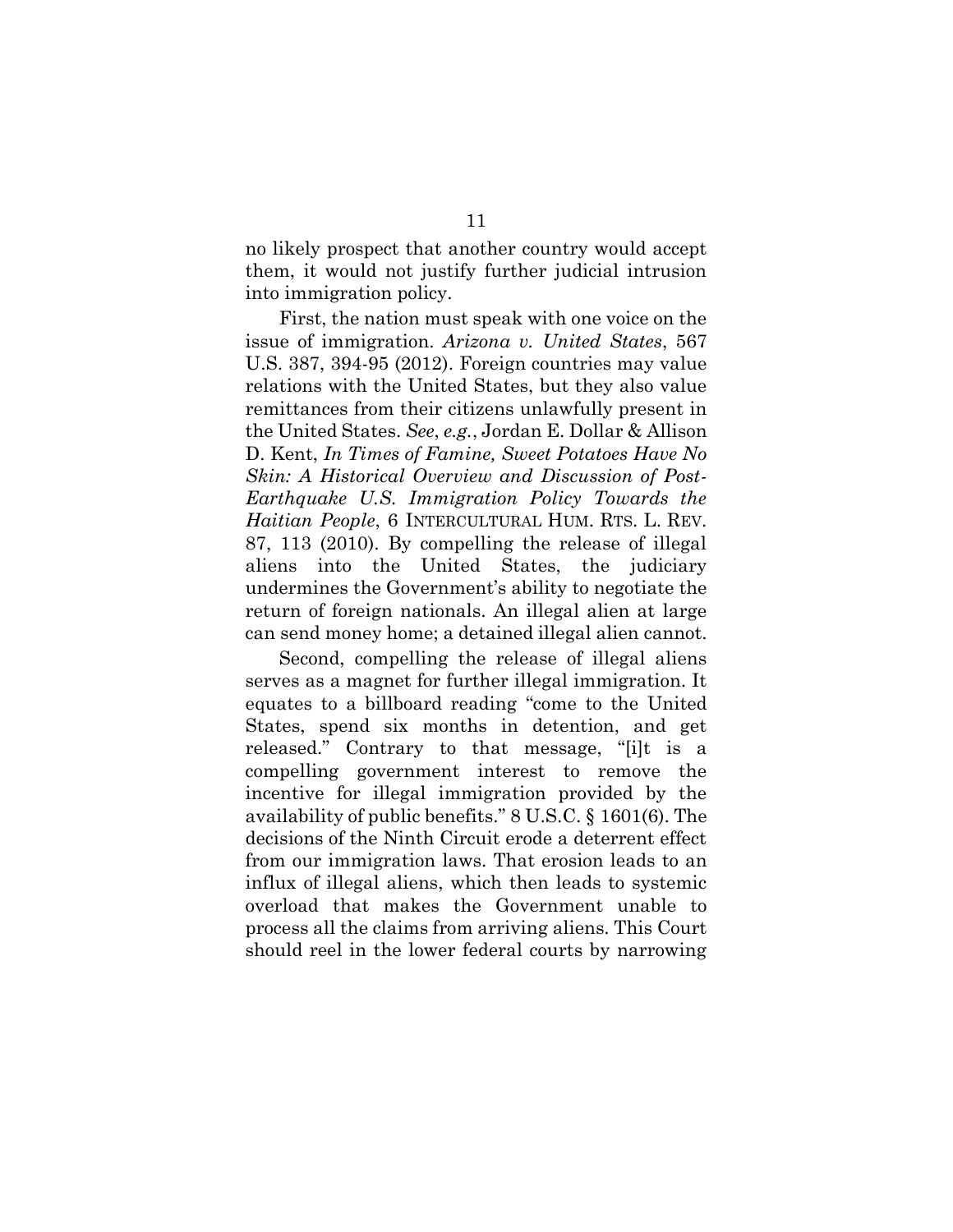the scope of court involvement in setting immigration policy.

## <span id="page-18-0"></span>**D. The six-month trigger for a bond hearing is improper during a health pandemic.**

Even if this Court both decides against revisiting the whole of *Zadvydas* and decides that *Zadvydas* applies here, this Court should relax the six-month presumption for the reasonableness of a period of detention. What seemed reasonable to this Court in 2001 does not necessarily equate to that same period's being reasonable during the COVID-19 pandemic.

The term "reasonable" necessarily includes review of the specific context. *Cf. Perkins v. Benguet Consol. Mining Co.*, 342 U.S. 437, 445-46 (1952) (Due Process Clause considers reasonableness in context). During the COVID-19 pandemic, the Government may need more time than usual to arrange removal to foreign nations. The pandemic obviously slows governmental response times on both sides of removal transactions between our Government and the foreign nations that will receive or repatriate the affected aliens. *Amicus*  IRLI respectfully submits that—if the Court insists on the fiction of reading a reasonable period into the INA—a reasonable period today likely would be substantially longer than the six-month period found reasonable in *Zadvydas*.

### **II. THERE IS NO JURISDICTION FOR RELIEF.**

Even if the lower courts were right on the merits for *some* applications of 8 U.S.C. § 1231, the lower courts lacked jurisdiction *for these Plaintiffs' claims*, not only to issue injunctive relief but also to reach the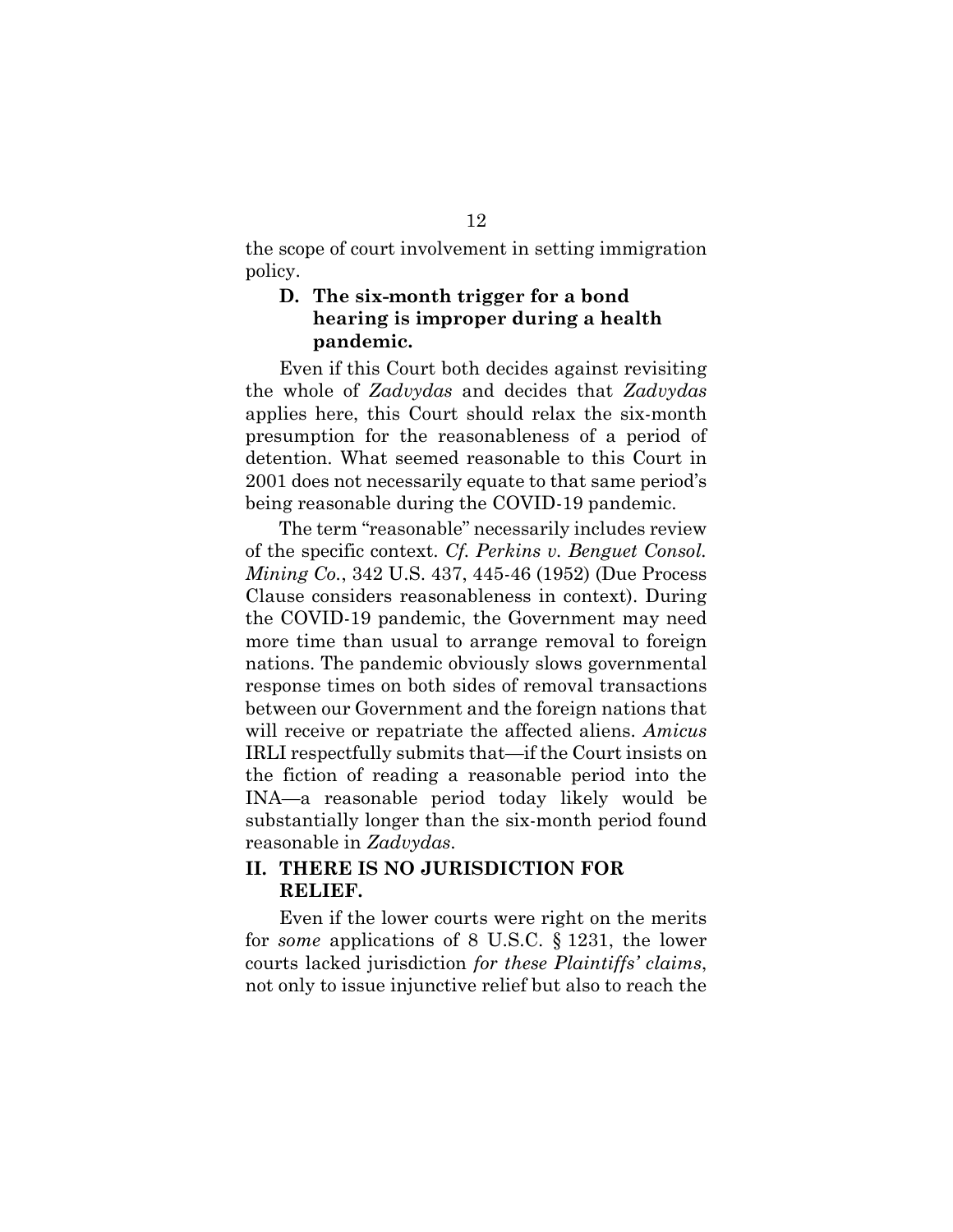merits at all. First, under 8 U.S.C. § 1252(f)(1)'s plain language, the lower federal courts lack jurisdiction for injunctive relief on a classwide basis. At a minimum, there should be no injunctive relief on behalf of a class of illegal aliens. Second, while the INA alone prohibits classwide injunctive relief for the lower courts, Article III poses a bar to relief even in this Court and applies to declaratory relief as well as injunctive relief. Thus, there should be no relief whatsoever for the individual illegal aliens here.

### <span id="page-19-0"></span>**A. Under 8 U.S.C. § 1252(f)(1), the lower courts lack jurisdiction for classwide injunctive relief.**

Under 8 U.S.C.  $\S 1252(f)(1)$ 's plain language, the lower federal courts lack jurisdiction to issue injunctive relief in class litigation. "It prohibits federal courts from granting classwide injunctive relief against the operation of §§ 1221-1231," but the "ban does not extend to individual cases." *Reno v. Am.- Arab Anti-Discrimination Comm.*, 525 U.S. 471, 481- 82 (1999); *accord* Pet. Br. at 15-33. That provision alone takes injunctive relief off the table, although other jurisdictional barriers to declaratory relief apply equally to injunctive relief. *See* Section [II.B,](#page-21-1) *infra* (arguing that Article III standing is absent here).

Notably, the INA's withholding injunctive relief from Plaintiffs—as a class of the "individual alien" to whom 8 U.S.C.  $\S 1252(f)(1)$  applies—does not withhold judicial review or even injunctive relief from *everyone*. Either on the "front end" or the "back end," interested parties other than the "individual alien" covered by 8 U.S.C. § 1252(f)(1) can seek APA review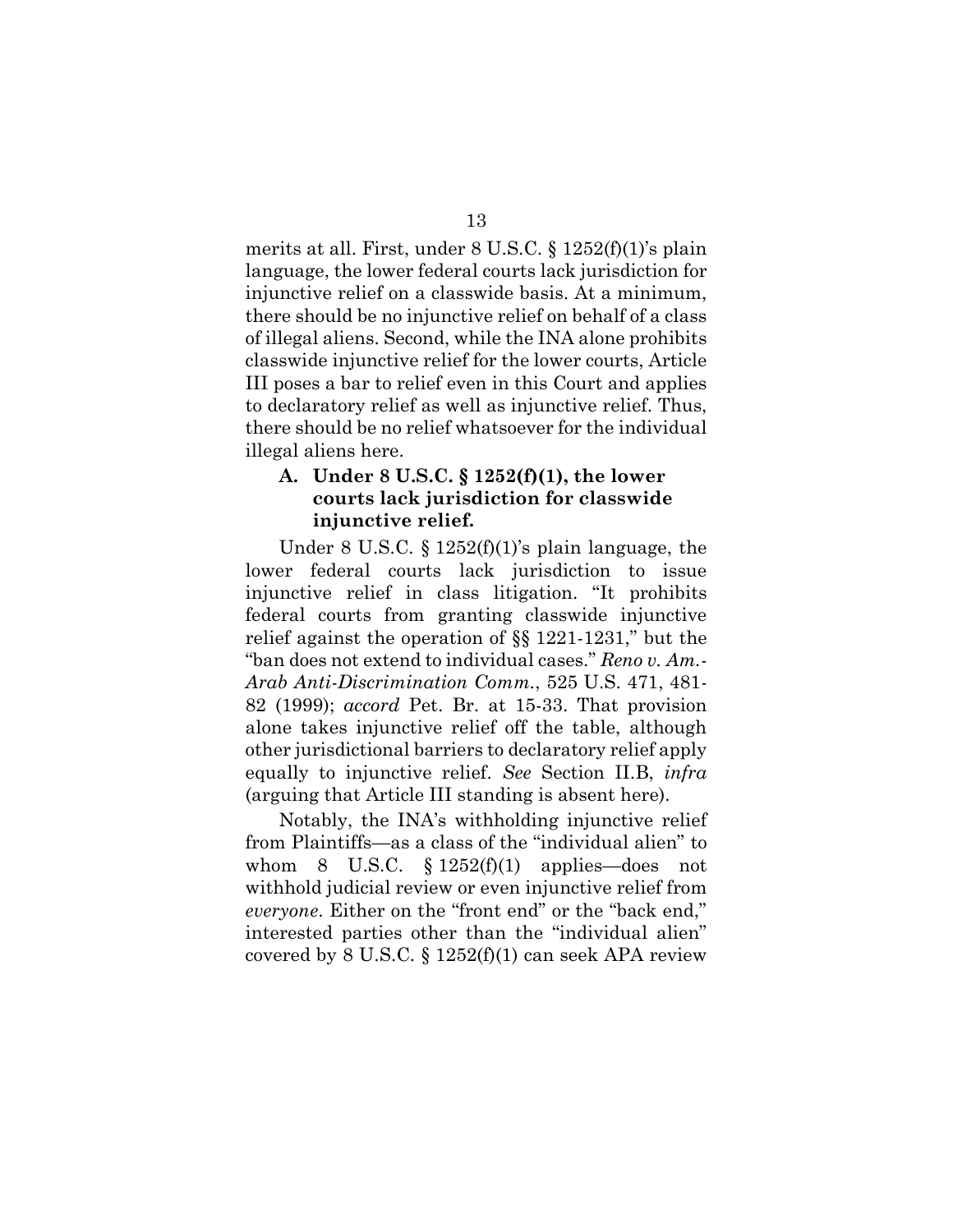and obtain injunctive relief as long as they have cognizable interests.

First, on the front end of interpreting what the INA prohibits, a reviewing court could find that one other than an "individual alien" who had a right to judicial review before the 1996 INA amendments retained that right of review because repeals by implication are disfavored, requiring "clear and manifest" legislative intent to repeal the prior authority. *Nat'l Ass'n of Home Builders v. Defenders of Wildlife*, 551 U.S. 644, 662 (2007). Indeed, "this canon of construction applies with particular force when the asserted repealer would remove a remedy otherwise available." *Schlesinger v. Councilman*, 420 U.S. 738, 752 (1975). Under this line of reasoning, someone with Article III standing and an APA claim within the INA's zone of interests would keep the claim that they already had. 5 U.S.C. § 559 ("[s]ubsequent statute may not be held to supersede or modify this subchapter …, except to the extent that it does so expressly"); *Dickinson v. Zurko*, 527 U.S. 150, 154-55 (1999). The 1996 amendments post-date the APA's enactment and do not expressly supersede the APA. While the "individual alien" had his or her APA claim displaced by the INA's special statutory review, 5 U.S.C. § 703, a plaintiff that lacks such an INA claim should retain its pre-1996 APA claim.

Second, on the back end, even if this Court in a future case presenting the issue would find 8 U.S.C. § 1252(f)(1) to have intended to displace all judicial review in the lower federal courts—without regard to whether the plaintiff had an INA claim for relief plaintiffs without an INA claim would have judicial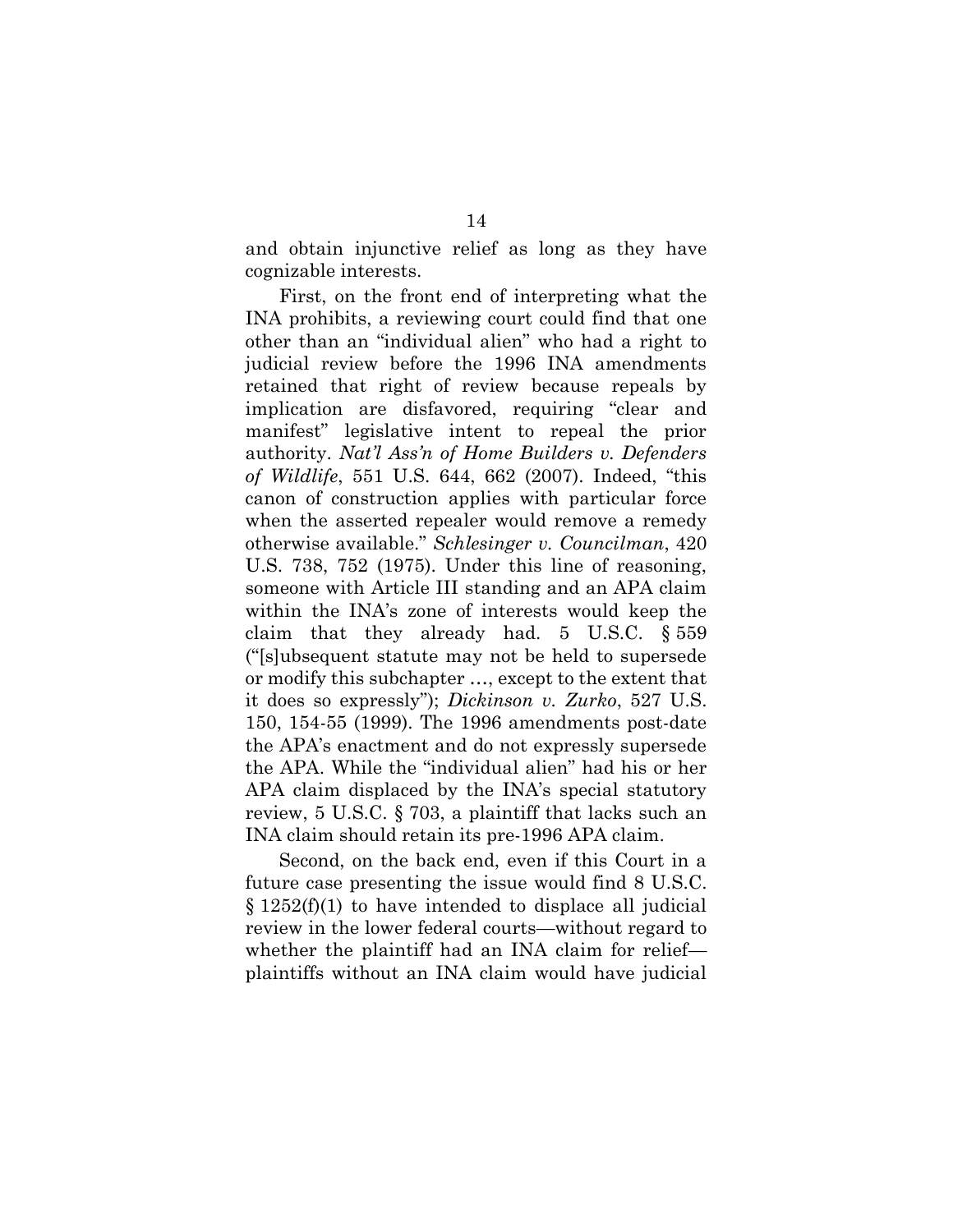review if they would otherwise lack any opportunity whatsoever for judicial review of agency action. *Leedom v. Kyne,* 358 U.S. 184, 188-90 (1958). That extraordinary relief is not available where—as here review is available in a future enforcement proceeding, *Board of Governors of the Federal Reserve System v. MCorp Financial*, 502 U.S. 32, 43-44 (1991), but it would be available to parties with a sufficient interest and no other opportunity for judicial review.

## <span id="page-21-1"></span>**B. Under Article III, all federal courts lack jurisdiction.**

Under Article III, a "bedrock requirement" is that federal courts are limited to hearing cases and controversies. U.S. CONST. art. III, § 2; *Valley Forge Christian College v. Americans United for Separation of Church & State, Inc.,* 454 U.S. 464, 471 (1982). As relevant here, courts assess a plaintiff's Article III standing under a tripartite test for an "injury in fact": judicially cognizable injury to the plaintiff, causation by the challenged conduct, and redressability by a court. *Lujan v. Defenders of Wildlife*, 504 U.S. 555, 561-62 (1992). Plaintiffs lack not only a cognizable injury but also causation; given that lack of substantive standing, they also lack procedural standing to litigate the availability of bond hearings.

# <span id="page-21-0"></span>**1. Plaintiffs lack an injury in fact because they have no cognizable right.**

This Court has made it abundantly clear that Plaintiffs have no right to be in the United States: "an alien seeking initial admission to the United States requests a privilege and has no constitutional rights regarding his application." *Plasencia*, 459 U.S. at 32.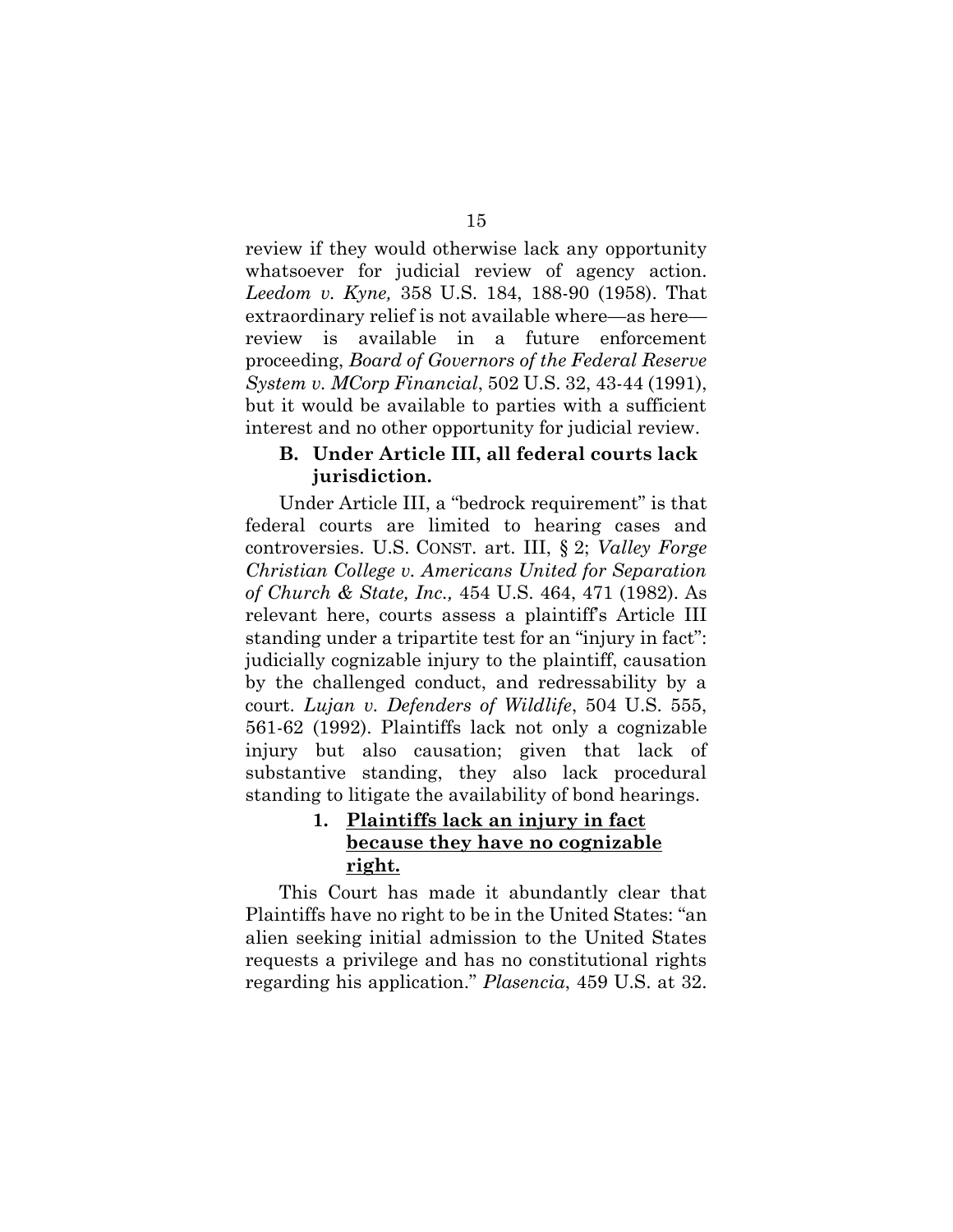Excluding an alien seeking admission is an act of sovereignty. *Id.* Accordingly, "[w]hatever the procedure authorized by Congress is, it is due process as far as an alien denied entry is concerned." *Mezei*, 345 U.S. at 212 (interior quotation marks omitted). Finally, "detention during deportation proceedings [is] a constitutionally valid aspect of the deportation process." *Demore*, 538 U.S. at 523. Quite simply, Plaintiffs' Due Process claims cannot succeed here because Plaintiffs already are receiving the process due them.

Although Plaintiffs understandably resent detention pending completion of their immigration proceedings, they simply have no right to be in the United States until those proceedings resolve. *Plasencia*, 459 U.S. at 32; *Demore*, 538 U.S. at 523. Moreover, Plaintiffs can avoid detention by simply abandoning their challenge to removal. *See* Section [II.B.3,](#page-24-0) *infra*. Plaintiffs' ability to end their detention by simply leaving the United States distinguishes Plaintiffs from dissimilarly situated citizens in civil and criminal detentions, as well as aliens who have successfully asserted Due Process claims. With respect to citizens, "in the exercise of its broad power over immigration and naturalization, Congress regularly makes rules that would be unacceptable if applied to citizens." *Reno v. Flores*, 507 U.S. 292, 305- 06 (1993) (interior quotation marks omitted). Nor can Plaintiffs' claim that *Zadvydas* implicitly overruled *Mezei*. In *Zadvydas*, 533 U.S. at 697, deportation proved impossible, so detention during removal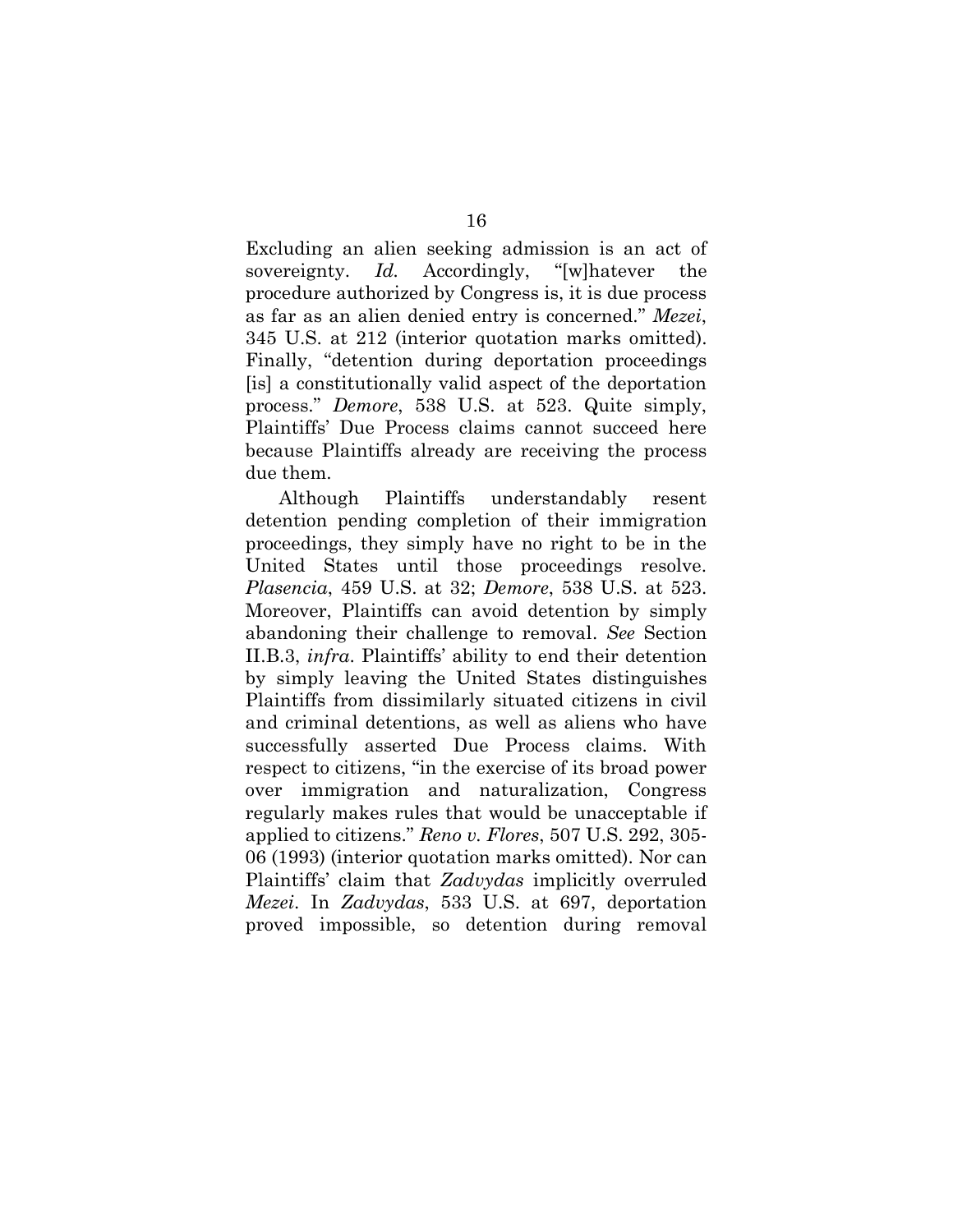<span id="page-23-0"></span>became punitive, with no endpoint. Plaintiffs' detentions all have endpoints.<sup>4</sup>

### **2. Plaintiffs cannot raise procedural claims because they lack any underlying substantive rights.**

As indicated in Section [II.B.1,](#page-21-0) *supra*, Plaintiffs lack an independent right to be in the United States while their immigration proceedings resolve. Accordingly, they cannot sidestep the Government's plenary authority over admission by purporting to challenge only their detention's *procedures*, rather than their admission. Because they lack a substantive right to be in the United States, Plaintiffs also lack a procedural right to bail hearings beyond those already afforded them (*e.g.*, upon material change in their circumstances or *habeas corpus* rights).

Under Article III, Plaintiffs cannot have a procedural due-process right absent an underlying substantive right: "the procedures in question [must be] designed to protect some threatened concrete interest of his that is the ultimate basis of his standing," and which is "apart from his interest in having the procedure observed." *Defenders of Wildlife*, 504 U.S. at 573 n.8; *Summers v. Earth Island Inst.*,

<sup>4</sup> Plaintiffs cannot argue that "even one whose presence in this country is unlawful, involuntary, or transitory is entitled to protection under the Due Process Clause." *Mathews v. Diaz*, 426 U.S. 67, 77, 87 (1976) (interior quotation marks and alterations omitted). The *Diaz* aliens were "paroled into the United States," 426 U.S. 67, 74 n.7, which distinguishes them from Plaintiffs. Accordingly, the process due Plaintiffs under *Mezei* differs from the process due the paroled *Diaz* aliens. The dispute is not whether Plaintiffs deserve Due Process, but what process is due.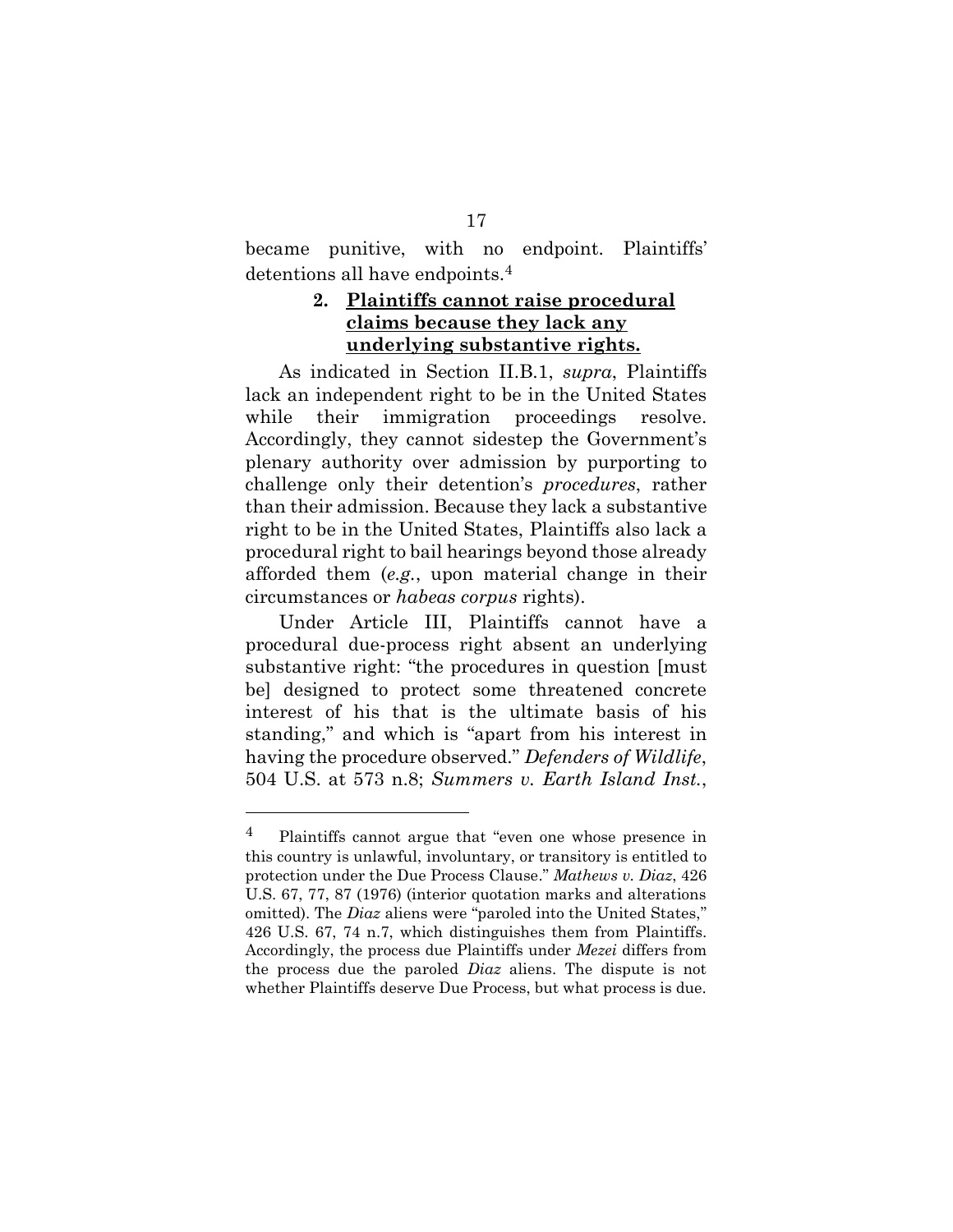555 U.S. 488, 496 (2009) ("deprivation of a procedural right without some concrete interest that is affected by the deprivation—a procedural right *in vacuo*—is insufficient to create Article III standing"); *cf. Christopher v. Harbury,* 536 U.S. 403, 414-15 (2002) (denial-of-access rights are "ancillary to the underlying claim, without which a plaintiff cannot have suffered injury by being shut out of court"). The Due Process Clause does not afford Plaintiffs the right to be released into the United States pending resolution of their immigration proceedings. *Plasencia*, 459 U.S. at 32; *Mezei*, 345 U.S. at 212; *Demore*, 538 U.S. at 523 ("detention during deportation proceedings [is] a constitutionally valid aspect of the deportation process"). Plaintiffs lack a procedural right to a bond hearing because they lack a concrete right to be released into the United States pending the conclusion of their removal proceedings.

# <span id="page-24-0"></span>**3. Plaintiffs' detentions are selfinflicted injuries, and thus raise no Article III case or controversy.**

The detentions here are all caused by a detainee's decision to try to avoid removal. Each detainee is free to pursue admission or to avoid removal from abroad. The only thing that keeps most—and probably all class members in detention is their own decision to remain here while the process resolves. Thus, while Plaintiffs may try to analogize their detentions to compelled detention in the criminal or civil contexts that apply to residents of this Nation, that analogy is inapposite. Contrary to compelled detainees, the detainees here "carry the keys of their prison in their own pockets." *Penfield Co. v. SEC*, 330 U.S. 585, 590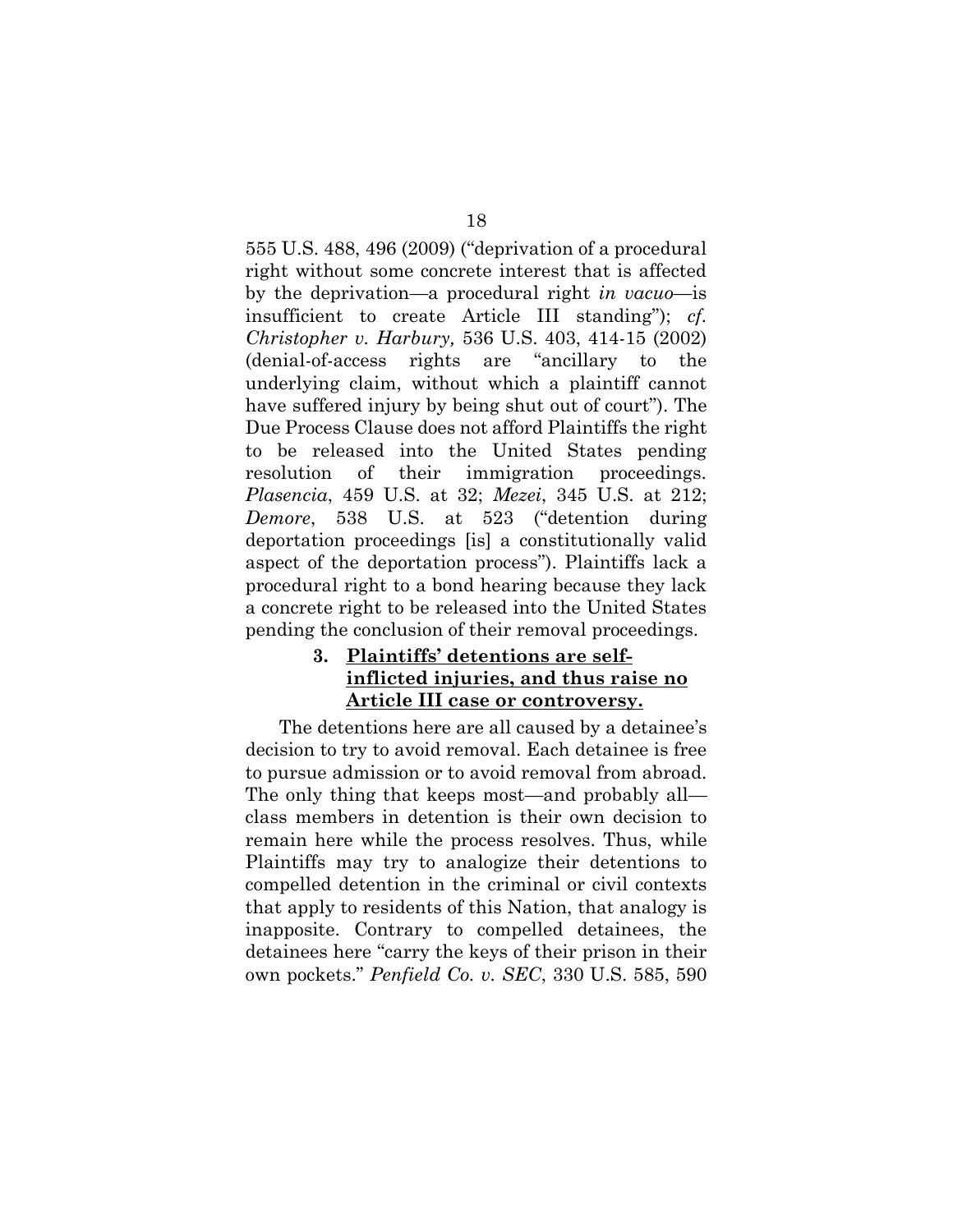(1947) (interior quotation marks omitted). The detainees' ability to escape detention by simply leaving the United States undermines Plaintiffs' claims in two respects, one going to the equities and the other to jurisdiction.

First, because the detainees choose detention over the other perfectly viable and lawful choice—leaving the United States—they cannot credibly ask a court to compare them to lawful residents facing compelled civil or criminal detention. Since no one is keeping them here, they cannot challenge the legislative grace that allows them to stay at the taxpayers' expense. It does not matter whether detainees knew the law prior to coming here: "We have long recognized … that ignorance of the law will not excuse any person, either civilly or criminally." *Jerman v. Carlisle, McNellie, Rini, Kramer & Ulrich, L.P.A.*, 559 U.S. 573, 581 (2010) (interior quotation marks omitted). And, in any event, they know the law now.

Second, under standing's causation requirement, a "self-inflicted injury" cannot manufacture an Article III case or controversy. *Clapper v. Amnesty Int'l USA*, 568 U.S. 398, 418 (2013); *Pennsylvania v. New Jersey*, 426 U.S. 660, 664 (1976). *Amicus* IRLI does not dispute that the detainees may have an Article III case or controversy with the United States on whether the detainees can enter the United States, but "standing is not dispensed in gross." *Lewis v. Casey*, 518 U.S. 343, 358 n.6 (1996); *DaimlerChrysler Corp. v. Cuno*, 547 U.S. 332, 353 & n.5 (2006). Plaintiffs cannot bootstrap a *Due Process claim* to release into the United States when their actual case involves only an *immigration claim* on whether they can enter or